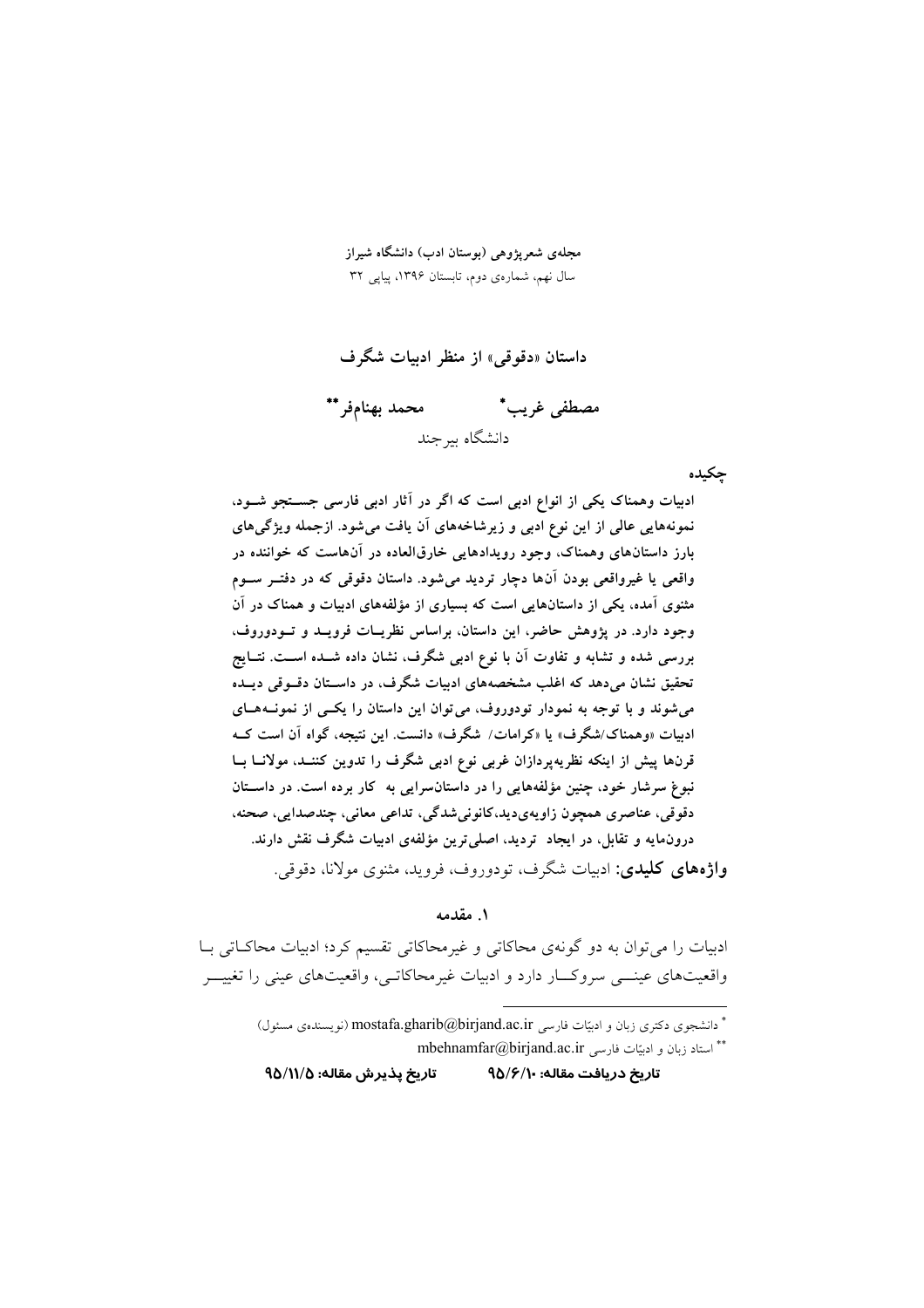ــــ مجلهي شعرپژوهي (بوستان ادب)/ سال ۹، شمارهي ۲، تابستان ۱۳۹۶ (پیاپی۳۲)  $-154$ می دهد. یکی از شاخههای ادبیـات غیرمحاکـاتی، ادبیـات فـانتزی اسـت کـه خـود بـه گونههای دیگری، ازجمله ادبیات وهمناک ٰ تقسیم میشود. وهمناک نـوعی ادبـی اسـت که خواننده در آن با رویدادهایی عجیب و خارقالعاده روبهرو می شود و دچـار شـک و تردید است که آیا این رویدادها واقعی است یا غیرواقعی؛ از این رو با شک و تردیــد در یی توجیه رویدادهای داستان است. ادبیات وهمناک، پس از توجیه رویدادها، بهگونــهی ادبی شگرف<sup>۲</sup> یا شگفت<sup>۳</sup> تقسیم میشود (تودوروف، ۱۹۷۳: ۲۵–۳۱).

در میان آثار ادبی فارسی، نمونههای زیادی هست که مؤلفههای ادیبات وهمنـاک و شگرف در آنها نمایان است. نویسندگان و شاعران شرقی، قـرنهـا پـیش از غربیـان و بدون اینکه نامی از ادبیات شگرف ببرند و یـا در یـی تـدوین چنـین نظریـهای برآینـد، بسیاری از مؤلفههایی را که نظریهپردازان غربی برای ادبیات شگرف ذکـر کـردهانـد، در أثار خود بهکار گرفتهاند. آنچه در بررسی أثار ایرانی از منظر ادبیات وهمناک بایــد بــدان توجه کرد، داستانهای دینشناختی است کـه تـودوروف ایـن مقولـه را مطالعـه نکـرده است؛ او براساس آثار غیردینی نظریهی شگرف را تدوین کرده است، حال آنکه بسیاری از آثاری دینی ازجمله داستانهای مبتنی بر کرامات، در این نوع ادبی قرارگیرد. مهمترین تفاوت آثار ديني و غيرديني، هدف آنهاست. با وجـود ايــن تفــاوت، گــاهي ابزارهــا و مؤلفههای مشابه و حتی یکسانی را برای رسیدن به هدف، برگزیدهاند. بنابراین، با توجه به تفاوتهای فرهنگ و ادب غرب و شرق (بهخصوص ایران)، برای بررسی آثار منظوم و منثور ایرانی، براساس این نوع ادبی، لازم است که اصلاحاتی در نمـودار تـودوروف ٌ انجام گیرد؛ چنانکه ابوالفضل حرّی، بــه تفــاوتهــای کرامــات عرفــانی و معجــزات، بــا نظریهی ادبی شگرف، یی برده و برای بررسی چنین داسـتانهــایی نمـودار تــودوروف را وبرایش و بازنگری کرده است (حرّی، ۱۳۹۳: ۱۱۷–۲۵۷).

مولانا جـلال الـدين بلخـي ازجملـه كسـاني اسـت كـه چكيـدهي برخـي از افكـار اندیشمندان غرب را می توان در اندیشههای او دنبال کرد. در پژوهش حاضـر، نمونــهای از نوع ادبی «وهمناک/ شگرف» در ادبیات کلاسیک فارسی معرفی شـده اسـت؛ داسـتان «کرامات دقوقی» در دفتر سوم مثنوی، نمونهای بارز از ادبیات «وهمناک/شـگرف» اسـت

 $1$  phantasticus

uncanny

- marvelous
- <sup>4</sup> Tzvetan Todorov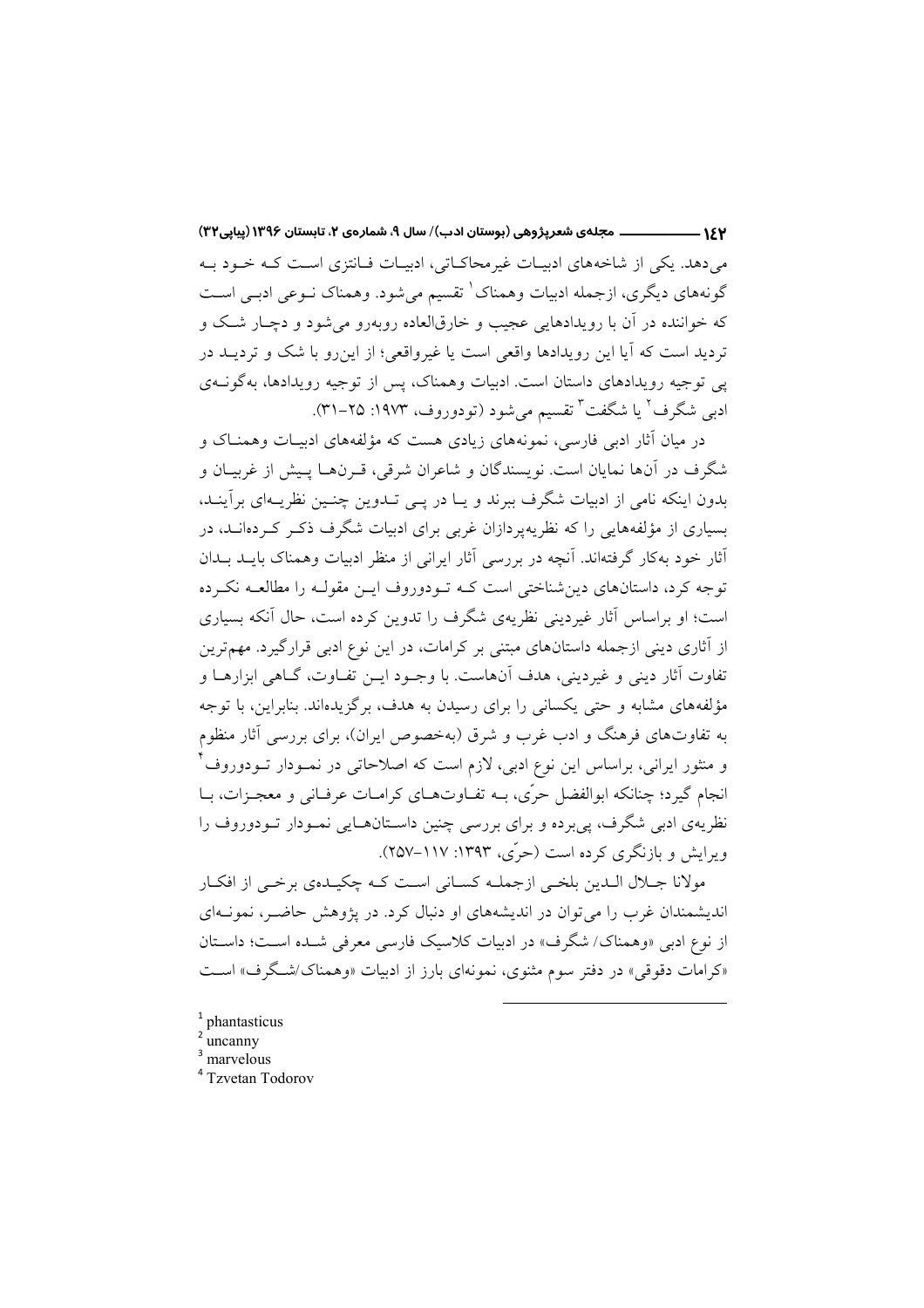که می توان آن را جزوی از ژانر «کرامات/شگرف» دانست. در این داسـتان، رویـدادهای خارقالعادهای رخ میدهد که موجب ایجاد حس تردیـد در راوی و شخصـیت اصـلی می شود. خواننده داستان نیز دچار تردید می شود که آنچه اتفاق افتاده، واقعـی اسـت یـا غیرواقعی. مجموعهای از عناصر روایـی، موجـب افـزایش تردیـد و هیجـان در داسـتان مي شو ند.

۲. پیشینهی یژوهش

تحقیقـات ایرانیـان دربـارهی ادبیـات شـگرف و وهمنـاک، سـابقهی چنـدانی نـدارد و یژوهشهایی اندک در سالهای اخیر در این زمینه انجام شـده اسـت. مقـالاتی از قبیـل «عنصر ادبیات شگرف در رمان درخت انجیر معابد» (۱۳۹۳)، «جلوههای ادبیات شگرف در رمان «كوابيس بيروت» نوشتهي غاده السلمان» (١٣٩٣)، «بررسي تطبيقي جلـوههـاي ادبیات شگرف در دو رمان درخت انجیر معابد و کوابیس بیروت» (۱۳۹۳) کـه برگرفتــه از پایاننامهای با همین نـام اسـت (۱۳۹۲) از محدثـه هاشـمی و زینـب نـوروزی کـه مؤلفههای ادبیات شگرف در دو رمان معاصر را بررسی کردهانــد. ابوالفضــل حــرّی نیــز مقـالاتي در حـوزهي ادبيـات وهمنـاک/شـگرف دارد؛ «عجايبنامـههـا بــه منزلــهي ادب وهمناک» (حری، ۱۳۹۰) که در این مقاله به برخی از همخوانی هیای عجایب نامیهها بیا ادبیات وهمناک اشاره کرده است. «وهمناک در ادبیات کهن ایـران (حـری، ۱۳۸۵)، کـه داستان گنبد سیاه و همچنین حکایتی از فرج بعد از شدت را از دیدگاه ادبیات وهمنـاک بررسی کرده است. «درآمدی بـر شـگرف از دیـدگاه فرویـد» (۱۳۸۳) نیـز گـردآوری و ترجمهی حرّی است از مقالهی فروید با عنوان «شگرف» که در سال ۱۹۱۹ چـاپ شـده است. «دربارهی فانتاسـتیک» (حـرّی، ۱۳۸۲)، همـان طـور کـه از نـام مقالـه پیداسـت، فانتاستیک از دیدگاه نظریهپردازانی چون ولادیمیر سولوویوو، جیمز و بـهویـژه تزوتـان تودوروف بررسی شده است. «ژانر وهمناک: شگرف/ شگفت در داستانهای فـرج بعــد الشدت» (حرّى، ١٣٨٨) كه در ايـن مقالـه داسـتانهــاي فـرج بعــد از شــدت، براســاس تقسیم بندی تودوروف از ژانر وهمناک، بررسی شـده اسـت. «ادبیـات شـگرف و عبیـد زاكانی» (۱۳۸۷) نوشتهی فرشته رستمی است كه براساس نظریات تودوروف، خوانشــی مجدد از آثار عبید زاکانی را به دست داده است. «داسـتان و همنــاک» (خــوزان، ۱۳۷۰) از نخستین تحقیقات فارسی در زمینهی ادبیات شگرف است که مؤلف بـا طـرح نظریــات

 $YY -$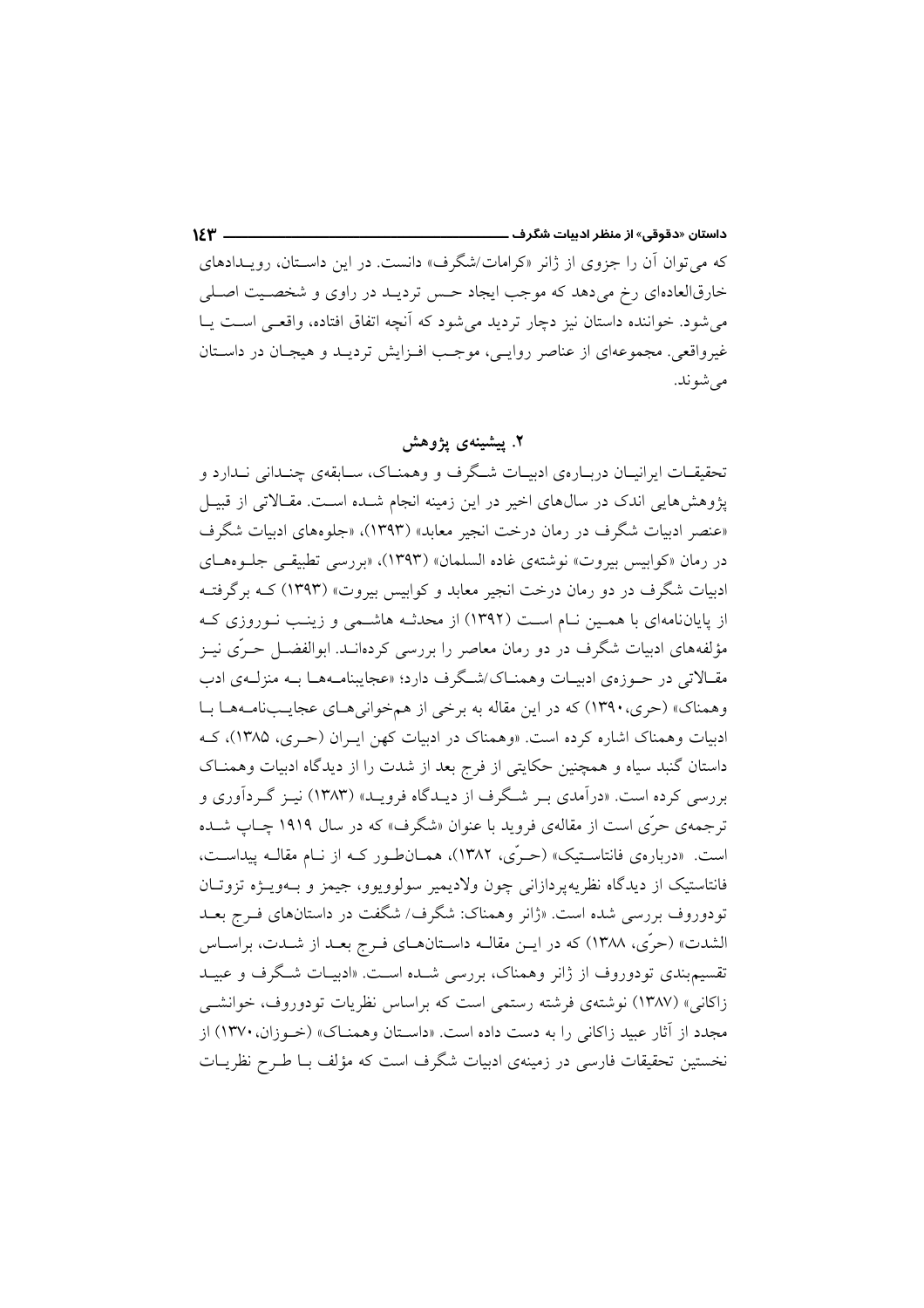تودوروف، داستان «گنبد سیاه» و حکایتی از فرج بعد از شدت را مطالعه و بررسی کرده است. «فانتاستیک بهمثابهی روش» (جکسون، ۱۳۸۳) ترجمهی امیـر احمـدی آریـان و احسان نوروزی نیز ازجمله پژوهشهای انجامشده دربارهی ادبیات شگرف است. علاوه بر اّنچه ذکر شد، مجموعهمقالاتی دربارهی شگرف و وهمناک، در فصـلنامهی سـینمایی فارابی (۱۳۸۳) ترجمه و منتشر شده است.

از معدود کتابهایی که در این زمینه باید به آن اشاره کـرد، *کتـاب عجایـب ایرانــی* (۱۳۸۸) نوشتهی پرویز براتی است که با نگاهی گذرا، ادبیات فانتاستیک را مـرور کـرده و عجایبنامههای ایرانی را از این منظر بررسـی کـرده اسـت. همچنـین کتـاب *کلـک خبالانگیز (*۱۳۹۳) نوشتهی ابوالفضل ځرّی است کـه در بخـش نخسـت ایـن کتـاب، نظریات گوناگون دربارهی وهمناک و ادبیات شگرف، مطرح شــده و در بخــش دوم، بــا اصلاحاتی در نمودار تودوروف، آثار ادبیات فارسی همچون حکایتهـای *فـرج بعــد از شدت*، *هفت پیک*ر نظامی، برخی از قصههای هز*ار و یک ش*ب و داستانهای سورهی كهف را بررسي كرده است.

دربارهی مثنوی و داستان دقوقی نیز تحقیقات زیادی انجام گرفته است که به برخبی از آنها اشاره می شود: «حقایق خیـالی داسـتان دقـوقی در مثنـوی» (تقـوی و بامشـکی، ۱۳۸۷) که در این مقاله به تروّح اجساد و تطابق صورتهای خیـالی بـا ابـدال حـق، در داستان دقبوقی اشباره شبه است؛ «تحليـل داسـتان دقبوقی از مثنـوی» (نوروزيبور و جمشیدیان، ۱۳۸۷)، این مقاله نیز نشان می دهـد کـه داسـتان دقـوقی، حاصـل کشـف و شهود عرفانی است و بیانگر تجربهای عرفانی است که در آن همهی کثـرتهـا بـه یـک وحدت بازمی گردد. «شیوههای روایتگری مولانا در داستان دقوقی» (امیری خراسانی و حسینی سروری، ۱۳۸۶)، مؤلفان ایــن مقالــه، بــا اســتفاده از نظریــات ســاختارگرایی در حوزهی روایت، شیوههای روایتگری مولانـا در داسـتان دقـوقی را بررسـی کـردهانــد. مقالهی «کانون روایت در مثنوی» (صرفی، ۱۳۸۶) نیز گونههای مختلف کانون دید را بـا تکیه بر داستان دقوقی، معرفی می کند. «تأملی در داستان دقوقی» (۱۳۹۰) نوشتهی راشـد محصل است که براساس نمادهــا و تمثيــل هــاي داســتان دقــوقي، تفســيري از آن ارائــه می دهد. بوطیقای روایت در مثنوی (توکلی، ۱۳۸۹). روایتشناسی داستان های مثنوی (بامشکی،۱۳۹۱)، «ساخت روایی قصه در مثنوی» (مهدیزاده فرد، ۱۳۹۲) نیـز از دیگـر یژوهش ها دربارهی مثنوی هستند. دربارهی داستانهای مثنوی و بهویژه داستان دقوقی،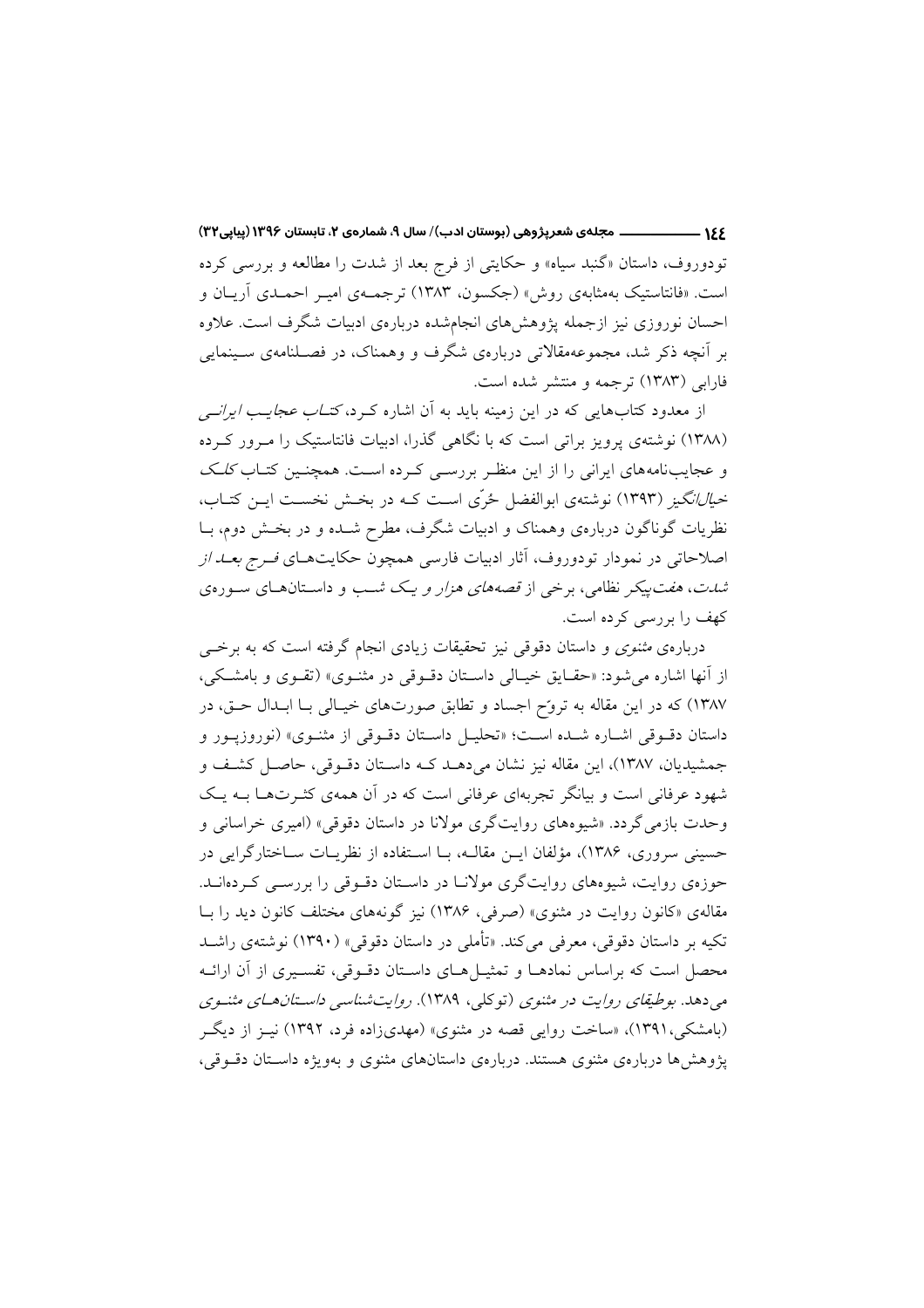داستان «دقوقی» از منظر ادىيات شگرف ـــ  $150 -$ از منظر ادبیات شگرف، تاکنون تحقیقی انجام نشـده اسـت. اهمیـت مثنـوی، تفـاوت و برجستگی داستان دقوقی در میان دیگر داستانهای مثنوی و نیز برجستگی خصوصـیات ادبیات شگرف در این داستان، ازجمله عوامل ضرورت انجام این تحقیق است.

### ۳. مبانی نظری یژوهش

ادبیات شگرف را نخستین بار در قرن ۱۹م. نظریهپردازان غــرب مطــرح کــردهانــد؛ آنــان سعی کردهاند تا جنبههای نظری این نوع ادبی را بررسی کننـد. افـرادی چــون رزمــاری جکسن لٰہ کریستین بروک رُز لٰہ برایـان مکھیـل ل زیگمونــد فرویــد ٔ و بــهویــۋه تزوتــان .<br>تودوروف که کتاب *درآمیدی سیاختاری په وهمنیاک* (۱۹۷۳) را تبألیف کیرده است. نخستینبار، فروید در مقالهی خـود بـا عنـوان «شـگرف» (۱۹۱۹)، ادبیـات وهمنـاک را بررسی و مطالعه کرده است. وی در این مقاله با توجه به درهم تنیدگی روانکاوی و نقـد ادبی، همچون ناقدی ادبی سعی دارد که تأثیر نـوعی خـاص از ادبیـات را نشــان دهــد. تأكيد فرويد بر عدم قطعيت در اين نوع ادبي است؛ ترديد ميان اينكه آنچه اتفـاق افتــاده واقعی است یا غیرواقعی. از نظر او ویژگیهای ادبیات شگرف به این قرار است: توجـه به یک شخصیت مرکزی در داستان که رخدادها و اَدمها فقط در رابطه با این شخصـیت حائز اهمیتند؛بیان رویدادها از دیدگاه این شخصیتمرکزی؛آمیختن واقعیت و فانتاستیک در ناخودآگاه شخصیت اصلی؛ ترکیبهای روایی عینی و ذهنی در داسـتان و درنهایـت اینکه دیدگاه خواننده باید با دیدگاه شخصیت اصلی یکی باشد (حری،۱۳۸۳: ۵۰).

پس از فروید چندتن دیگر بدین مقوله پرداختند که از این میان، تودوروف بــهطـور اختصاصی تر و نظامِمندتر، این مسئله را یی گرفت. او در آثار خود بهویژه کتاب *درآمدی ساختاری به وهمناک (*۱۹۷۳)، این نوع ادبی را تعریف و توصیف کرده است. براسـاس نظریات تودوروف، ژانر وهمناک از عدم قطعیت میان واقعیت و تخیل ناشی می شود که خواننده در واقعي يا غيرواقعي بودن رويدادهايي خارقالعاده، دچار ترديد مي شـود؛ اگـر این رویدادهای خارقالعاده، با دلایـل منطقـی و طبیعـی توجیـه شـوند، وهمنـاک وارد حوزهي شگرف مي شود و اگر با دلايل فراطبيعي توجيهشـوند، وهمنــاک وارد حــوزهي

<sup>2</sup> Christine Srook-Rose

<sup>4</sup> Sigmund Freud

<sup>&</sup>lt;sup>1</sup> Rosemary Jackson

<sup>&</sup>lt;sup>3</sup> Brian Mchale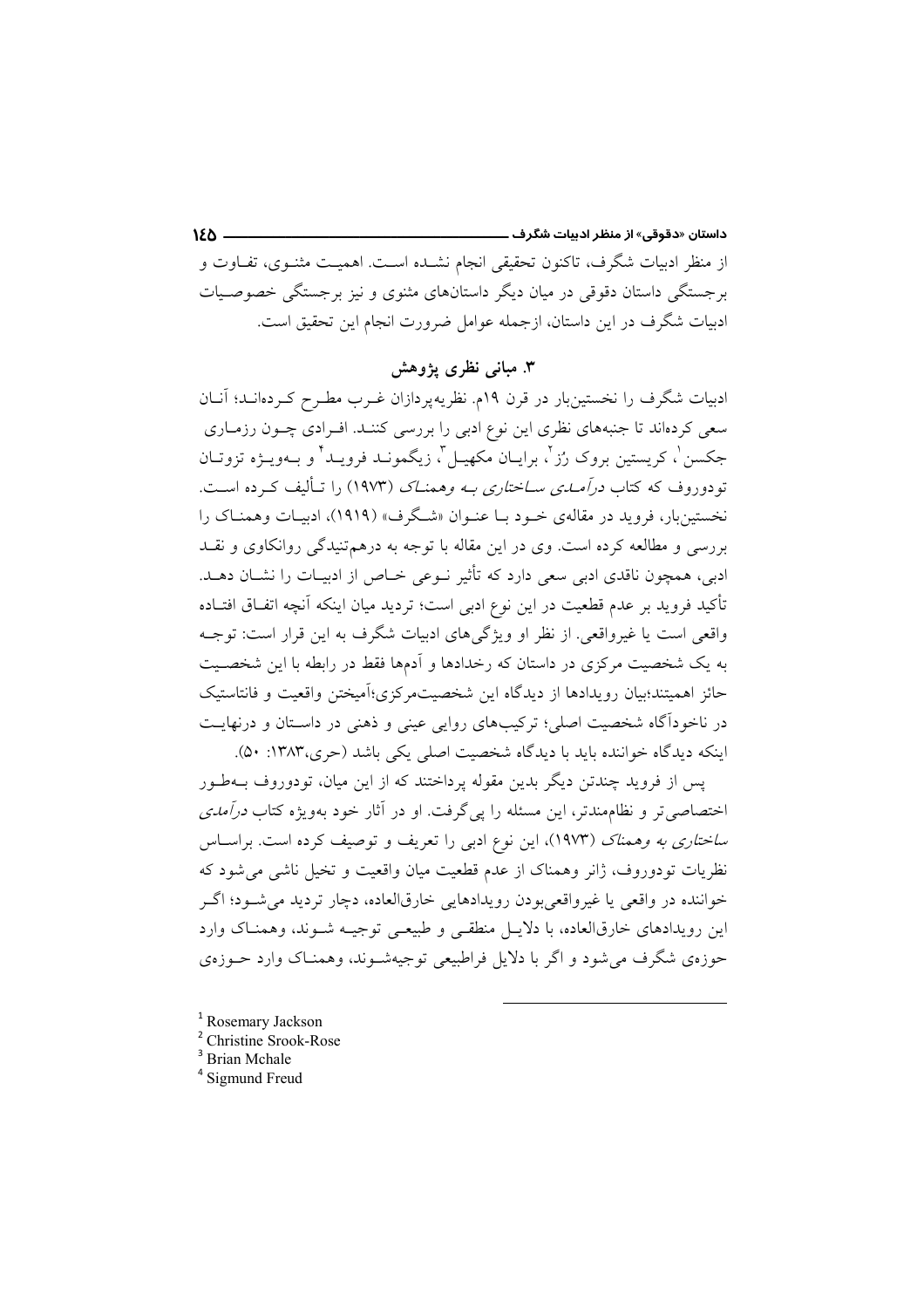۱۶۶ ـــــــــــــــــــــــ مجلهي شعرپژوهي (بوستان ادب)/ سال ۹، شمارهي ۲، تابستان ۱۳۹۶ (پیاپی۳۲) شگفت خواهدشد (تودوروف، ۱۹۷۳: ۲۵–۲۶). تـودوروف ســه شــرط اصـلي را بــراي ادبیات شگرف ضروری میداند؛ شرط اول این است که خواننده باید جهـان داسـتان را همانند جهان افراد زنده در نظر بگیرد. شرط دوم، اعتماد خواننده به شخصـیت در عـین داشتن شک و تردید است و شرط سوم این که خواننده از داستان، تفسیری تمثیلی ارائه ندهد. او معتقد است که این سه ویژگی، از طریق سه جنبهی کلامی، نحـوی و معنـایی تحقق می یابد. جنبهی معنایی، مضامین موجود در متن را نشان میدهد و جنبهی کلامی و نحوي، چگـونگي عناصـري همچـون زمـانبنـدي، وجهيـت، راوي، زاويـهي ديـد و کانونی شدگی را در داستان نمایان می سازد. تودوروف، با توجه به این سـه مؤلفـه، سـه کارکرد یا سه سطح را برای وهمناک درنظر می گیرد؛ سطح معنایی، نحـوی و کــاربردی. بهلحاظ نحویکلامی، اثر وهمناک چینش خاصی از عناصر روایت را پدید مـی|ورد کـه موجب هيجان و ترديد بيشتر در داستان مي شود. به لحاظ معنايي، اثر وهمناک جهاني را توصيف مي كند كه با جهان واقعـي و بيرونـي تفــاوت دارد و از نظـر كــاربردي نيــز در احساس خواننده تأثیر میگذارد و ترس و تردید را به وجود میآورد (همان: ۳۲-۳۴).

# ۴. بررسی داستان دقوقی از منظر ادبیات وهمناک/ شگرف

قبل از اینکه داستان دقوقی را از منظر ادبیات شگرف بررسـی کنـیم، خلاصـهای از ایــن داستان را که در دفتر سوم مثنوی آمدهاست، بیان میکنیم: «دقوقی عـارفی اسـت کـه بـا اشتیاق، همهجا در جستجوی حقیقت است. روزی در ساحل دریایی با منظرهای عجیب و خارق العاده روبهرو میشود؛ هفت شمع فروزان را می بیند که شعلهی آنها به آسمان میررود. بعد از لحظاتی می بیند که هفت شمع به یک شـمع تبـدیل مـی شـوند و سـیس شمعها بهصورت هفت مرد نورانی و همچنین هفتدرخت جلوه میکنند. این تبـدیل و تبدّل ادامه می یابد تا اینکه دقوقی پیش می رود و به آن مـردان سـلام مـی کنـد. آنهـا از دقوقی میخواهند که به امامت آنها بایستد و نماز را بهپا دارد. در اثنـای نمــاز، دقــوقی شیون و فریاد گروهی را می شنود که در کشتی در حـال غـرقشـدن هسـتند؛ او بـرای نجات آنها دعا مي كند و دعايش مستجاب مي شود و نجات مي يابند. نماز كه بـه يايـان میرسد، دقوقی نجوای هفتمرد را میشنود که از هم میپرسند: که بود که در کار حـق فضولی کرد؟ یکی از آنها میگوید که دقوقی برای کشتی نشستگان دعـا کـرده اسـت. دقوقی به عقب برمی گردد؛ اما هیچیک از آنان را نمی بیند. هرچه بهدنبـال آنهــا مــی رود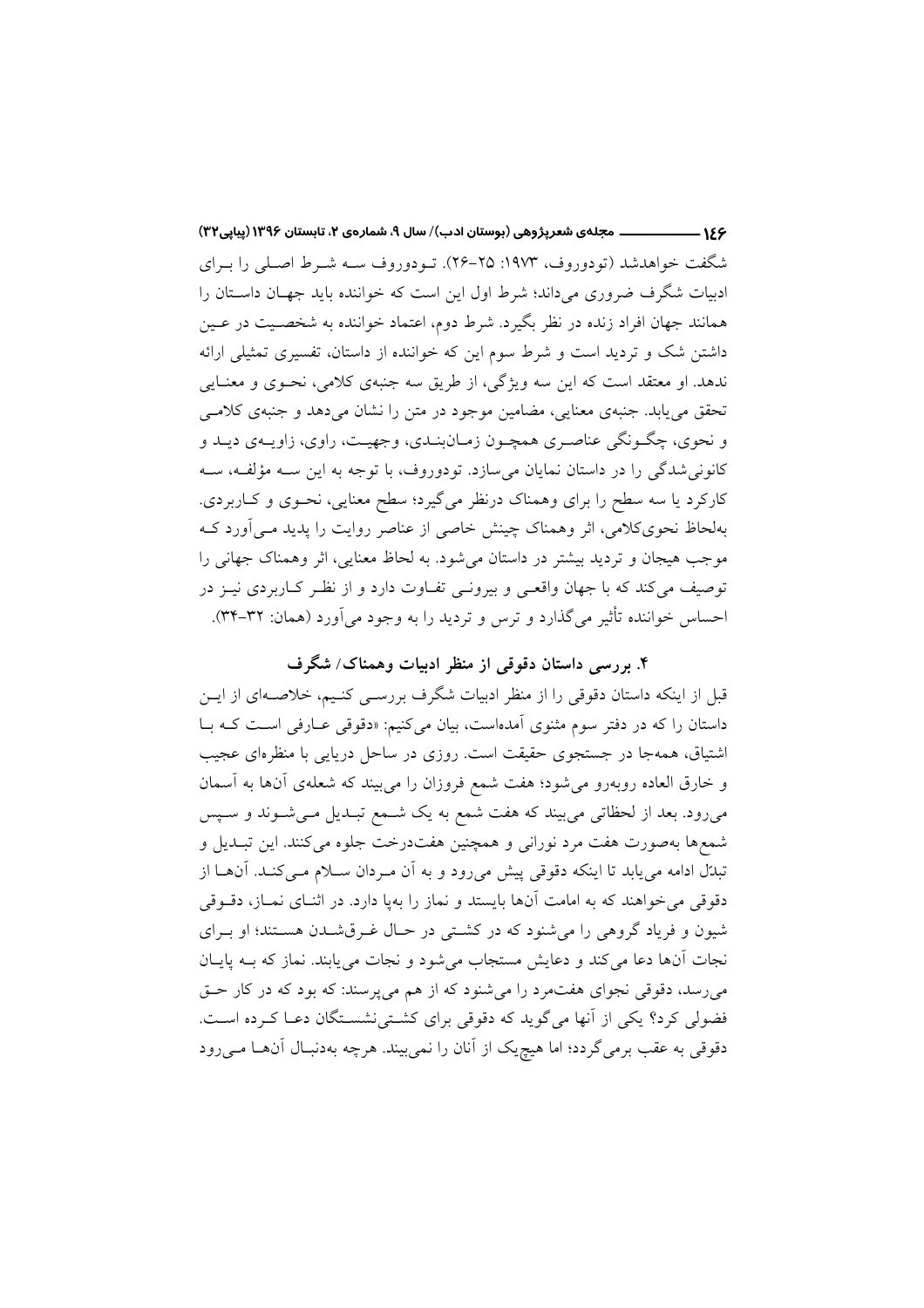آنها را نمی پابد. داستان دقوقی، شرح واقعه یا مکاشفهای از تجربیات روحی یک انسان عارف و صاحب كرامت است؛ اما اينكه شخصي بـهنـام دقـوقي وجـود داشـته يـا ايــن تجربیات از خود مولوی یا شخص دیگری است که مولـوی او را دقـوقی خوانـده بـه-درستی معلوم نیست؛ همچنانکه محمدتقی جعفری می گوید شخصی بهنـام دقــوقی، بــا اين خصوصيات ديده نشده است، البته ممكن است اصل داستان وجود داشتهباشد؛ ولي آنهمه اندیشه و تکاپوها از سازندگی خود مولوی است (جعفـری، ۱۳۷۳: ۴۲۶). کـریم زماني نيز پس از ارائهي نظرات كساني چون فروزانفر و قزويني و حدس و گمــانهــايي که دربارهی شخصیت دقوقی ابراز داشتهاند، میگوید: «می توان گفت که دقـوقی، کســی نیست جز خود مولانا و هموست که مکاشـفات و واقعیـات روحـانی خـود را از زبـان دقوقی بیان کرده است و این شیوهی بیانی در مثنوی، امری معهـود و محمـود اسـت» (زمانی، ۱۳۸۸، ج۳: ۵۰۰).

بارزترین مشخصهای که نوع ادبی وهمناک با آن شناخته می شود، وجود رویدادهایی عجیب و خارقالعاده است که حس تردید همراه با نوعی ترس را در راوی و شخصیت اصلي برمي(نگيزاند. خواننده (خوانندهي مستتر) نيز در يي اين دو، دچار شـک و ترديــد می شود (تودوروف، ۱۹۷۳: ۳۱-۳۲). سراسر داستان دقوقی په از اتفاقیات عجیب و خارقالعاده است که خواننده و راوی را دچار شک و تردید می کند؛ اینکه دقوقی هفت شمع فروزان را در ساحل می بیند که نور آنها به آسمان زبانه می کشد، اولین رویــدادی است كه خواننده و همچنين شخصيت اصلي داستان (دقوقي) را حيرتزده مي كند: هفــت شـــمع از دور ديـــدم ناگهـــان مـــــار ان ســــاحل شــــتابيدم بــــدان نــور شــعلهي هريكــي شــمعي از آن برشـــده خـــوش تـــا عنـــان آســـمان خیرهُ گشتم، خیرگی هم خیره گشت موج حیرت عقـل را از سـر گذشـت (مولانا، ١٣٧۵: ۴١٧-٢١٨)

خود دقوقی هم در داستان، ابراز شگفتی و حیرت میکند و عجیبتـر آنکـه مردمــی در آنجا بهدنبال چراغ میگردند و ازین شمعها که نورشان تا عنان آسمان رفتـه غافلنــد. با خواندن این رویدادها، خواننده به واقعیبودن یا نبـودن آنهـا شـک مـیکنـد. هرچـه داستان جلوتر می رود، بر حیرت دقوقی و همچنین خواننده داستان مے افزایـد. تبـدیل هفت شمع به هفت مرد نورانی، دیگر رویداد شگفت داستان دقوقی است. نکتــه جالــب این که نورانیت، هم در وجود شمعها و هم در وجود مردان ادامه دارد: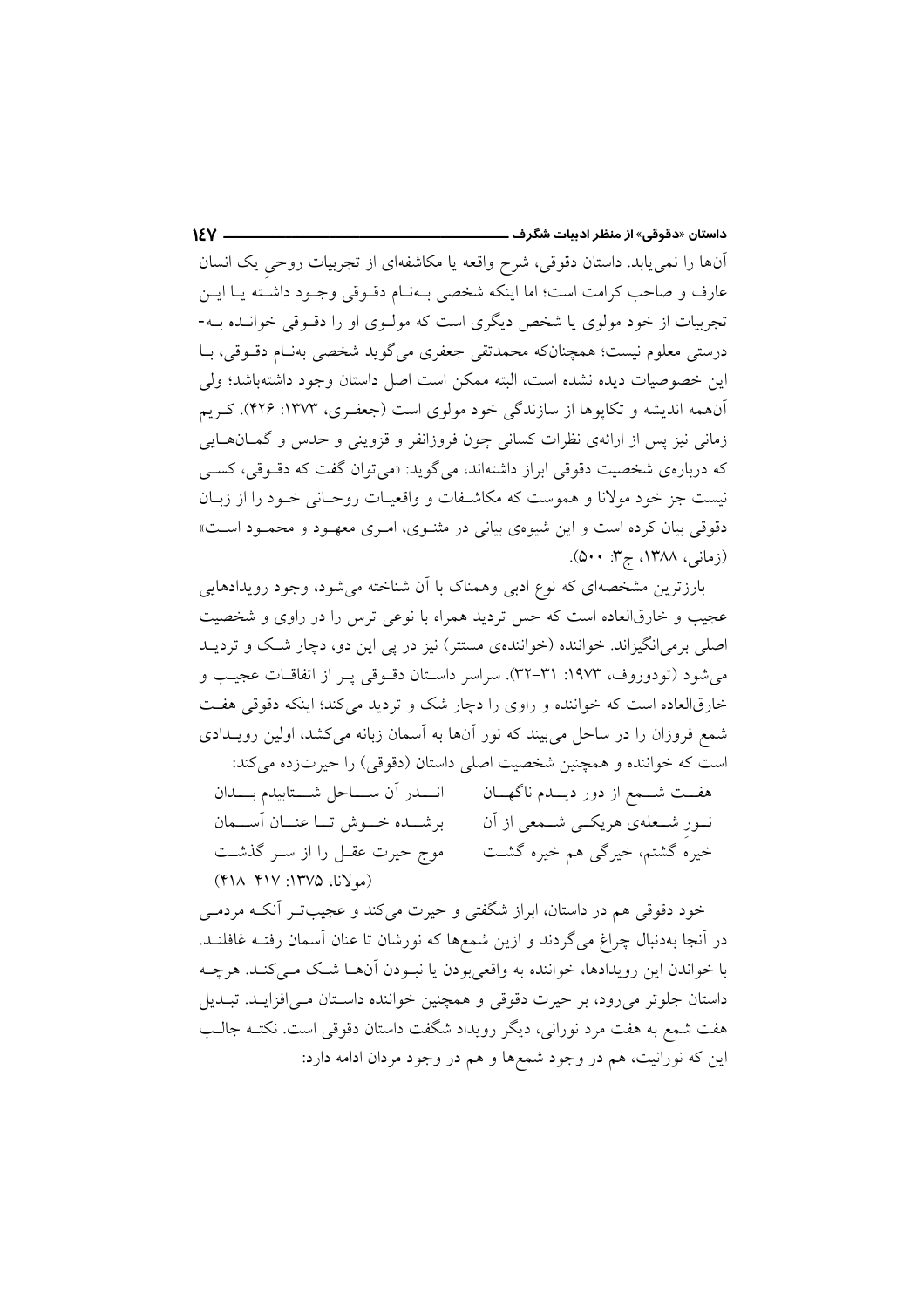۱۶۸ ــــــــــــــــــــ مجلهي شعرپژوهي (بوستان ادب)/ سال ۹، شمارهي ۲، تابستان ۱۳۹۶ (پیاپی۳۲) نورشان می شد به سقف لاجورد هفت شمع اندر نظر شد هفت مرد از صلابت نورهــا را مــىسـترد پــــیش أن انـــــوار، نــــــور روز دُرد (همان: ۴۱۸)

رویداد عجیب دیگر، تبدیل هفت مرد بـه هفـت درخـت حیـرتآور و همچنـین مخفی بودن آن درختان از چشم خلق است. در ادامهی داستان، دقوقی مـی گویــد کــه آن هفت درخت به یک درخت تبدیل می شوند. اَن هفت درخــت، مجـدداً بــه هفــت مــرد تبدیل می شوند و آخرین رویداد شگرف این داستان، غیبشدن آن هفت مرد اسـت کـه با پایانیافتن نماز، چون دقوقی به پشت سر نگاه می کند آنها را نمی پابد: چـون نگــه كــردم ســيس تــا بنگــرم كــه چــه مــى گوينــد آن اهــل كــرم یـــک از ایشـــان را ندیـــدم در مقـــام رفتــه بودنــد از مقــام خــود تمــام نی به چپ، نی راست، نی بالا، نه زیــر چشم تيـز مـن نشـد بـر قـوم چيـر (همان: ۴۳۰)

رویدادهایی که نام برده شد، همه اتفاقات عجیب و خارقالعادهای هستند که سراسـر داستان را در ابهام کشیدهاند. همانطور که در مقدمــه، خصوصـیات ادبیــات شــگرف از دیدگاه فروید مطرح شد، تعریف او از شگرف برابر است با تعریفـی کـه تــودوروف از وهمناک ارائه میدهد؛ ازین روی خصوصیاتی که فروید برای ادبیات وهمناک ذکر که ده در داستان دقوقی بررسی شـده و سـپس تقسـیمېنـدی تـودوروف از وهمنـاک بررسـی می شود تا مشخص شود که این داستان در کدام یک از زیر شاخههای ادبیـات وهمنـاک قرار می گیر د.

۴. ۱. ویژگی های داستان وهمناک از نظر فروید ۴. ۱. ۱. توجه به یک شخصیت مرکزی از نظر فروید، توجه به یک شخصیت مرکزی، اولین خصوصیت داستان وهمنـاک اسـت (حرى، ١٣٨٣: ۴۶)؛ در داستان دقوقى، محور اصلى و شخصيت مركزى، دقـوقى اسـت که تمامی رویدادها با گرمخوردن به او اهمیت می بابند. مولانا در آغاز داستان، دقوقی را معرفی میکند و اوصاف او را برمی شمارد: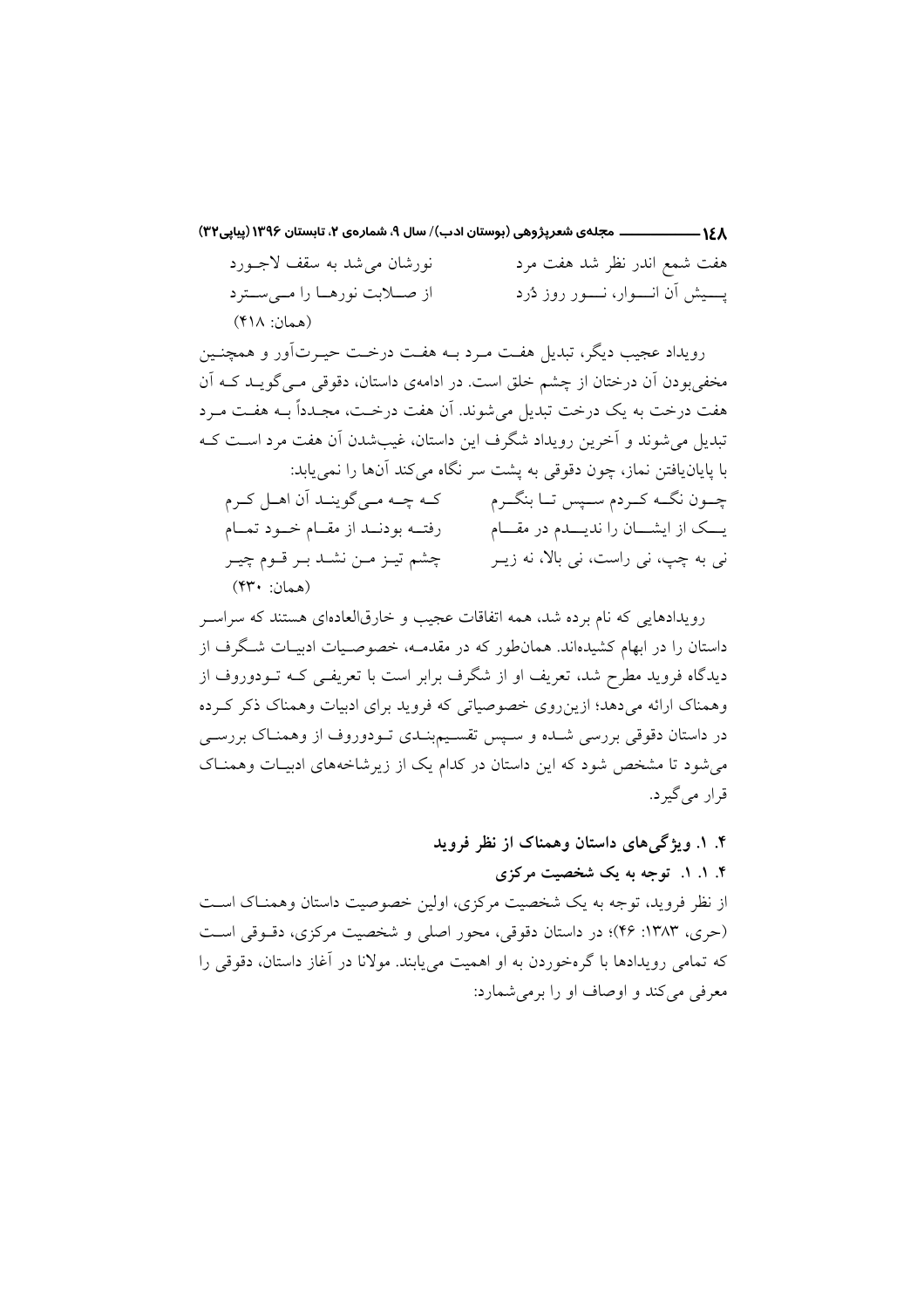گوی تقوی از فرشته مهریریسود آن کــه در فتــوی امــام خلــق بــود هم ز دینداری او دین رشک خَــورد... آن که انـدر سَـير مـه را مـات کـرد (مولانا، ١٣٧۵: ٢١۶)

در طول داستان نیز، دقوقی مرکز توجه مولاناست و حتی وقایع داستان از دیــدگاه و زبان خود دقوقی نقل میشود. ۴. ۱. ۲. بیان رویدادها از دیدگاه شخصیت مرکزی دومین ویژگی که فروید برای داستان وهمناک ذکر میکند، ایـن اسـت کـه رویـدادها از دید شخصیت مرکزی دیده مے شــوند (حـرّی، ۱۳۸۳: ۴۶)؛ در داسـتان دقــوقی نیــز در بیشتر موارد، راوی خود دقوقی است و آنچه را برایش اتفاق افتاده بازگو می کند: تـــا ببيــــنم در بشــــر انــــوار يــــار گفــت روزی مــیشــدم مشتــــاق<code>وار</code> تــــا ببيـــــنم قلزمـــــى در قطــــــرهاى (مولانا، ۱۳۷۵: ۴۱۷)

۴. ۱. ۳. آمیختن واقعیت و فانتاستیک در ناخودآگاه شخصیت اصلی خصوصیت دیگر این نوع ادبی این است که در ناخوداًگاه شخصیت اصـلی، واقعیـت و فانتاستیک در مقام یک کلیت بههم می آمیزند (حـری، ۱۳۸۳: ۴۶)؛ ایــن ویژگــی نیــز در داستان دقوقی صادق است؛ زیرا چندینبار در طول داستان می بینیم که خود دقــوقی نیــز از اتفاقاتی پیش آمده ابراز حیرت و حتی بی هوشی می کند: موج حیرت عقل را از سر گذشت خیرہ گشتم خبرگی ہم خیبرہ گشت (مولانا، ۱۳۷۵: ۴۱۸)

۴. ۱. ۴. ترکیبهای روایی عینی و ذهنی ویژگی دیگر وهمناک، ترکیبهای روایی عینی و ذهنی است که در داستان دقـوقی نیـز واقعیت و خیال درهم میآمیزند. این درهم آمیختگی و ابهام چنان است کـه دقــوقی از توصيف و بيان آن درمانده مي شود: اتصــــالاتى ميــــان شــــمعهــــا كــه نيايـــد بـــر زبـــان و گفـــت مـــا ســـالهـــا نتـــوان نمـــودن از زيـــان آن کــه سـک دسـدن کنــد ادراک آن (همان: ۴۱۸) ۴. ۱. ۵. یکسانی دیدگاه خواننده با شخصیت اصلی

أخرين ويژگي كه فرويد مطرح ميكند، اين است كه ديدگاه خواننده بايــد با ديدگــاه

 $159$  —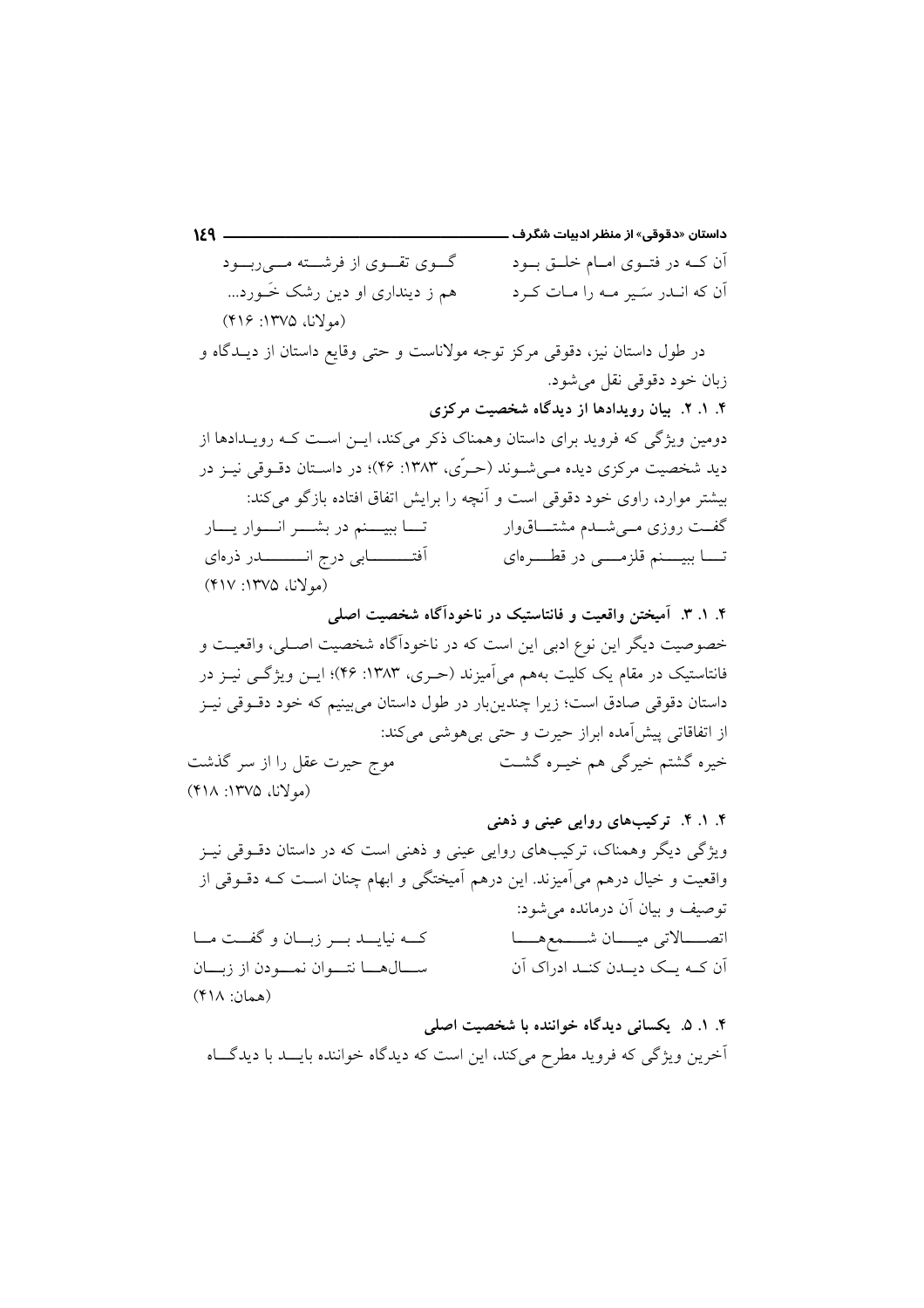شخصیت اصلی داستان، یکی باشد (حری، ۱۳۸۳: ۴۶)؛ بی گمــان، خواننــدهی مثنـوی و داستان دقوقی، با عرفان و کرامات اولیا و مردان حق، آشناست و با دقوقی که سالکی از خودرسته و صاحب كرامت است، هم ديدگاه خواهد بود. مولانا در آغاز داستان، دقوقي را انسانی صاحبکرامت معرفی میکند و در واقع به خواننده گوش زد مـیکنـد کـه بـه داستان با دیدی عرفانی بنگرد: روز انسدر سمير بُسد، شمب در نمساز چشم انـدر شـاه بـاز او همچـو بـاز منقطــع از خلـــق نـــه از بـــدخـــوى (همان: ۴۱۵)

## ۴. ۲. شروط ادبیات شگرف از نظر تودوروف

از نظر تودوروف نیز اثر ادبی شگرف از عـدم قطعیـت میـان واقعیـت و تخیـل ناشــی می شود. او معتقد است که اثر ادبی باید دارای سه شرط اصلی باشــد تــا بتــوان آن را از گونهی ادبیات شگرف دانست: شرط اول این است که خواننـده بایـد جهـان داسـتان را همانند جهان افراد زنده در نظر بگیرد. شرط دوم، اعتماد خواننده به شخصـیت در عـین داشتن شک و تردید است و شرط سوم این که خواننده از داستان، تفسیری تمثیلی ارائه ندهد (تودوروف، ۱۹۷۳: ۳۲-۳۳).

در زمینهی شرط اول تودوروف، باید گفت که خوانندهی مثنوی ابتدا مـیپــذیرد کــه با متنی عرفانی سروکار دارد و بدین روی، از دید عرفانی به متن مـیiکـرد. خواننــدهی أشنا با عرفان مولوی و أشنا بـا كرامـات عرفـا، داسـتان دقــوقى را بــا چنــين ديــدگاهى مي خواند؛ درنتيجه جهاني را كه دقوقي تجربه مي كند و شخصـيتهـاي غيرعــادي ايــن جهان را واقعی خواهد دانست. خوانندهای که مولوی بارها به او اصل «وحدت در عـین كثرت» و تسبيح موجودات و «شعور هستي» را اَموخته است و بارها اَياتي چون: «سَـبَّحَ لِلّهِ ما فِي السَّماواتِ وَ الأَرْض وَ هُوَ الْعَزِيزُ الْحَكِيمُ» (حشـر/١) را بــه او گوشــزد كــرده است، اشخاص داستان را زنده و واقعی میداند و باور دارد که پیرامون او نیز موجوداتی بهظاهر بی جان، اما جاندار وجود دارد. مولوی در آغاز داستان به کرامت دقوقی اشـاره می کند و به خواننده می فهماند که باید با دیدی عرفانی به داستان نگریست: عاشق و صاحب کرامت خواجهای أن دقوقي داشت خوش ديباچهاي شبروان را گشــته زو روشــن روان در زمین می شد چو مه بر آســمان (مولانا، ١٣٧۵: ۴١٥)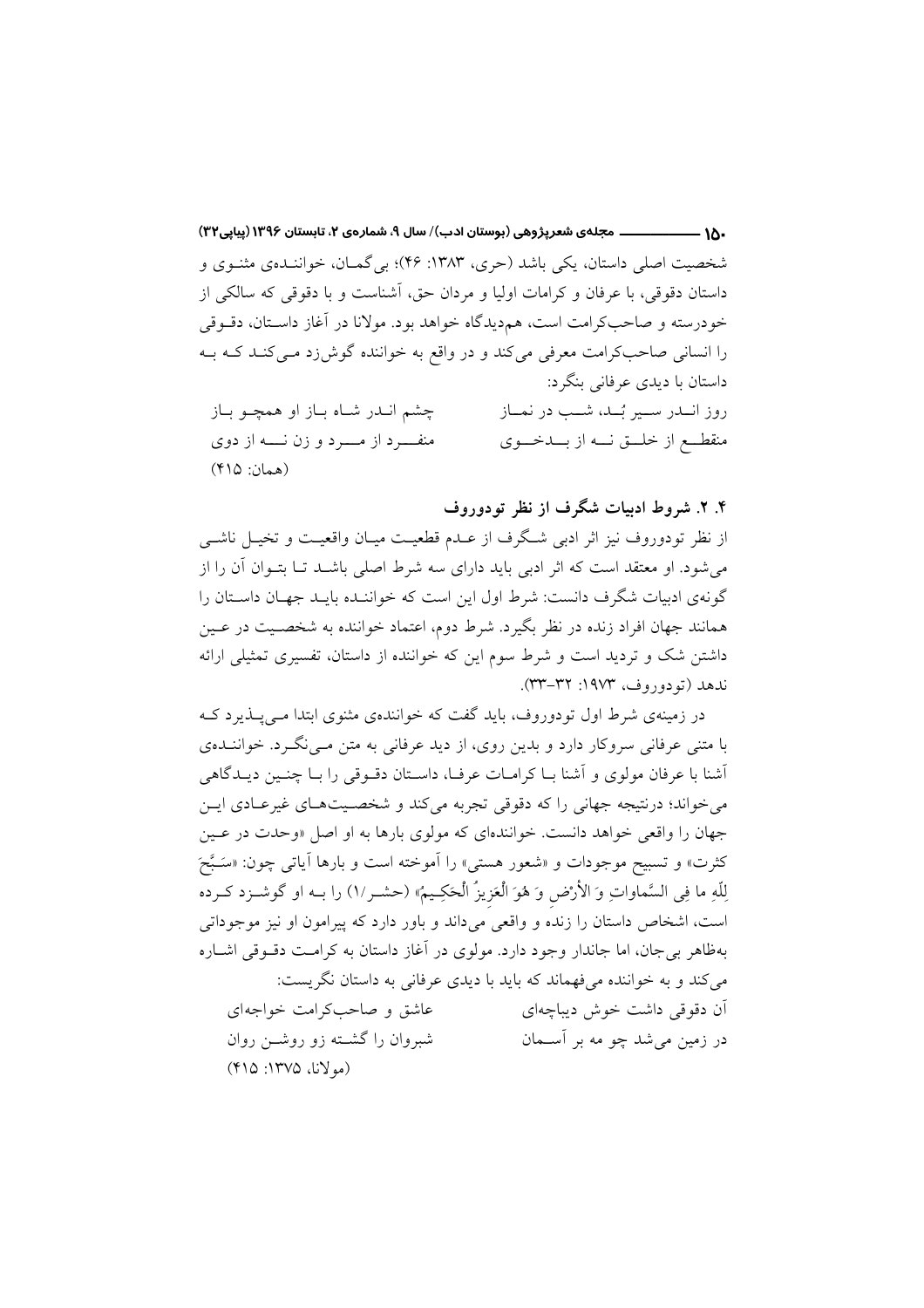البته در اعتقاد خوانندهی مثنوی و خوانندهای که تـودوروف از آن سـخن مـی گویـد تفاوت وجود دارد؛ تودوروف معتقد است که خواننده باید هنگام قرائت داستان، جهـان اشخاص داستان را زنده و واقعی درنظر گیرد؛ یعنی ممکن است قبل از ایـن داسـتان یـا بعد از آن، چنین جهانی را غیرواقعی بداند، اما عرفا بـه زنـدهبـودن تمـامی موجـودات، اعتقاد دارند و براین باورند کـه درک و مشـاهدهی ایـن پویـایی و جانـداری، مخـتص صاحبان کرامت، اَن هم در لحظات خاصی است. درواقع مـیتـوان گفـت کـه درجـهی اعتقاد عرفا نسبتبه خوانندهای که تودوروف از آن سخن می گوید، بیشــتر و واقعــیتــر است. شرط دوم که در آن خواننده در عین شک و تردیـد، بایـد بـه شخصـیت اصـلی داستان اعتماد کند، در داستان دقوقی اتفاق می افتد. چنانکه خوانندهی ایــن داسـتان، بــه دقوقی که انسان صاحب کرامتی است و مولـوی در آغـاز داسـتان او را بـه خواننــدگان معرفی کرده، اعتماد می کند و همچون شخصیت اصلی (دقـوقی) در طـی رویـدادهای داستان دچار تردید می گردد؛ با وجود این شک و تردید، به دقوقی اعتماد کامل دارد، تــا حدی که در حین خواندن داستان، خود را در جایگاه دقوقی می بیند و گـویی رویـدادها برای خودش اتفاق افتاده است. شیوهی بیان مولانا و هنرمندی او نیز در جذب خواننده، مؤثر واقع می شود. چنانکه وقتی داستان را از زبان دقوقی نقل مـیکنـد، خواننـده را بـا خود به چنین فضایی میکشاند:

 $\mathbf{M}$ 

می شکافد نور او جیب فلک باز میدیدم که می شـد هفـت یـک باز آن یـک بــار دیگــر هفــت شــد مستی و حیرانی مـن زفـت شـد (همان: ۴۱۷-۴۱۸)

شرط سوم تودوروف این است که خواننـده نبایـد از داسـتان، تفسـیری تمثیلـی یـا شاعرانه ارائه دهد. داستان دقوقی، تمثیلی نیست، بلکه داستانی واقعی است کـه بـرای انسانی صاحب کرامت، اتفاق افتاده و در عین واقعیت، رمزی و نمادین هم هست؛ «این داستان که حاصل کشف و شهود عرفانی مولوی یا تجربهی عارفی دیگ است، بیـانی دیگر از همان تجربهای است که در آن همهی کثرتها به یک وحـدت بــازمــی گــردد» (نوروزیور و جمشیدیان، ۱۳۸۷: ۹). درحقیقت، داستان دقوقی یک واقعه است و واقعـه حالتی است که در اثر ریاضت نفس و در حالت خواب و بیـداری بـرای شـخص روی می دهد؛ در مثنوی نمونههای فراوانی از واقعه وجود دارد و برخی معتقدند کـه بهتـرین نمونهي واقعه در مثنوي داستان دقوقي است (پارسا و واهيم، ١٣٨٨: ٥١).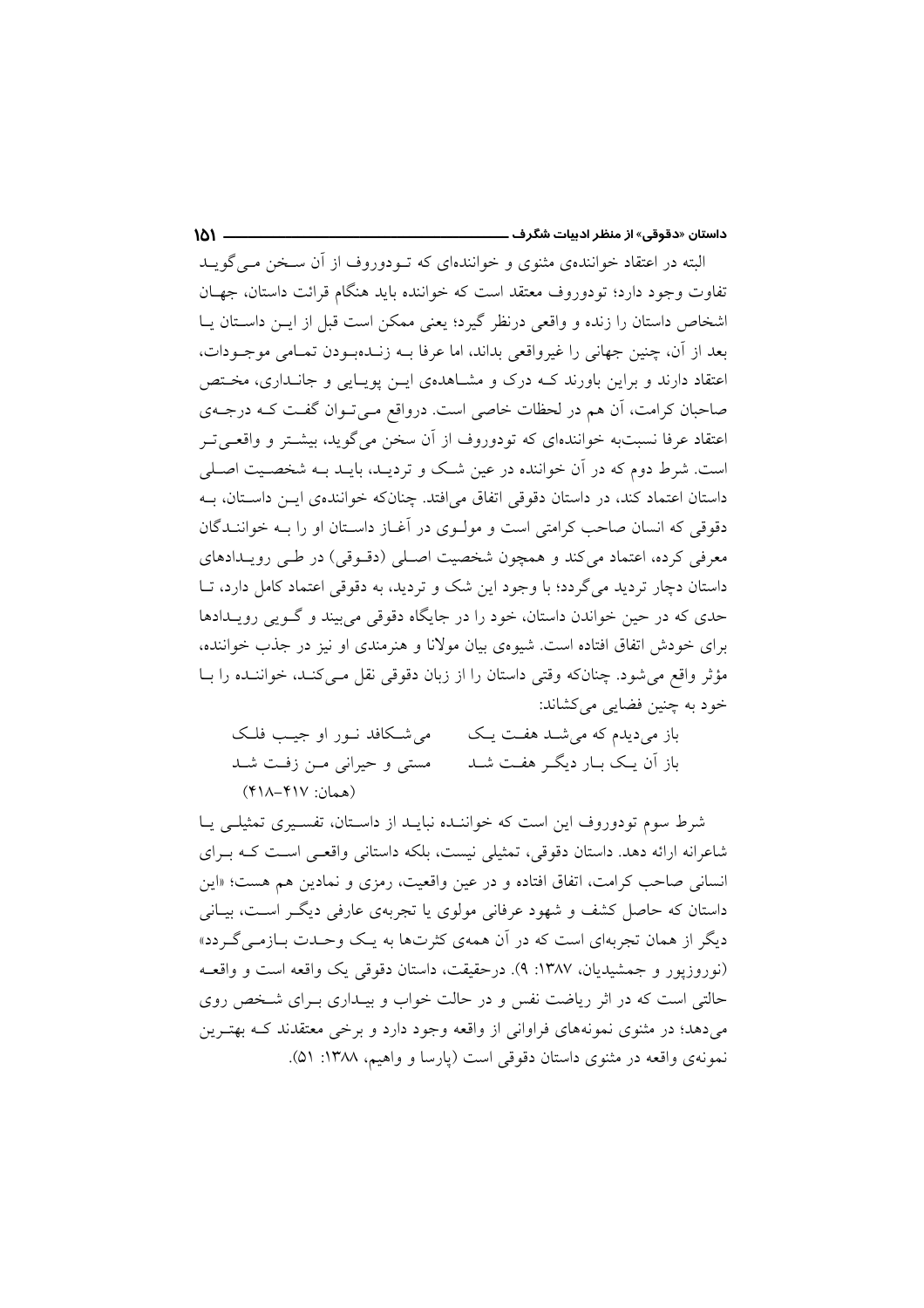ــــ مجلهى شعرپژوهي (بوستان ادب)/ سال ۹، شمارهى ۲، تابستان ۱۳۹۶ (پیاپی۳۲)  $-1\lambda Y$ 

یورنامداریان به تفاوتهای داستان رمزی و داستان تمثیلی اشباره مبی کنید؛ ازجملیه اینکه در تمثیل، کتمان معنی و مقصود، از روی عمد و ارادهی نویسـنده رخ مـیدهـد و رمز در تمثیل، امری قراردادی است؛ امـا داسـتان رمـزی، وقـایعی اسـت از تجربیـات روحاني اشخاص. انديشهها در تمثيل، مستقل از تجارب روحي و عرفاني است، حـال آنکه در داستان رمزی پیوندی میان اســاطیر، داســتانهــای پیــامبران و یــا مکاشــفههــا و واقعههای صوفیانه با احــوال و تجــارب روحــی وجــود دارد. وی همچنــین از نظــرات کسانی چون باشلار ' و پونگ'، دربارهی اختلاف رمز و تمثیل، نتیجه می گیـرد کــه رمـز وسیلهی بیان حقایق ناشناختهای است که عینی و مشترک نیست تا بـهطـور یکسـان در حیطهی درک حواس و عقل همگان درآید (پورنامداریان، ۱۳۹۱: ۲۲۷–۲۲۹). قبادی نیز یس از بررسی تفاوتهای تمثیل و نماد، دربارهی مثنوی می گوید: «اگـر تمثیـل در یـک اثر شگرف و عظیمی چون مثنوی مولوی در حد خود تمثیل بـاقی مانــده اســت؛ چــون مجموعهی ذهن مولوی نمادگراست –اصلا ذهن و زبان او بهنحوی است که نمی توانید حرف عادی و غیرنمادین بزند- در این اثر سترگ، تمثیلهای مولوی در خـدمت همـان نمادگرایی وی قرار گرفته است؛ یعنی تمثیــلهــا در مثنــوی، فــرع و نمــادگرایی و روح رمزی و عروجگرایانه مولوی، اصل است» (قبادی، ۱۳۷۷: ۱۳–۲۶). مؤلف ســرّ نـــی نیــز مثنوی را در باطن، اثری نمادین میداند و معتقد است کـه در مثنـوی، رمـز و نمـاد بـر تمثيل غلبه دارد(زرين كوب،١٣٧۴: ١٢١–١٢۶).

با توجه به این تفاوتها، می توان گفت که داستان دقوقی، یک داستان نمادین است که شخصیتهای آن در عین واقعی بودن می تواند نماد مفهومی کلی تر نیز باشد؛ چنانکه تبدیل و تبدّلهای اشخاص این داستان، بیانگر اصل وحدت در عین کثرت نیـز هسـت. بنابراین، سه شرطی که تودوروف برای اثر وهمناک ذکر می کند، در داستان دقوقی، البتـه با اندکی تفاوت، رعایت شدهاست که این تفـاوت نیــز بر آمـده از تفــاوت در اعتقــادات خواننده است. اکنون باید مرحلهی بعدی نظریات تودوروف، یعنی چگونگی توجیه این رویدادها و اینکه داستان دقوقی درنهایـت در حـوزهی شـگرف جـای مـی گیـرد یــا در حوزهي شگفت در اين داستان بررسي شود.

<sup>1</sup> Gaston Bachelard

<sup>2</sup> Carl Gustav Jung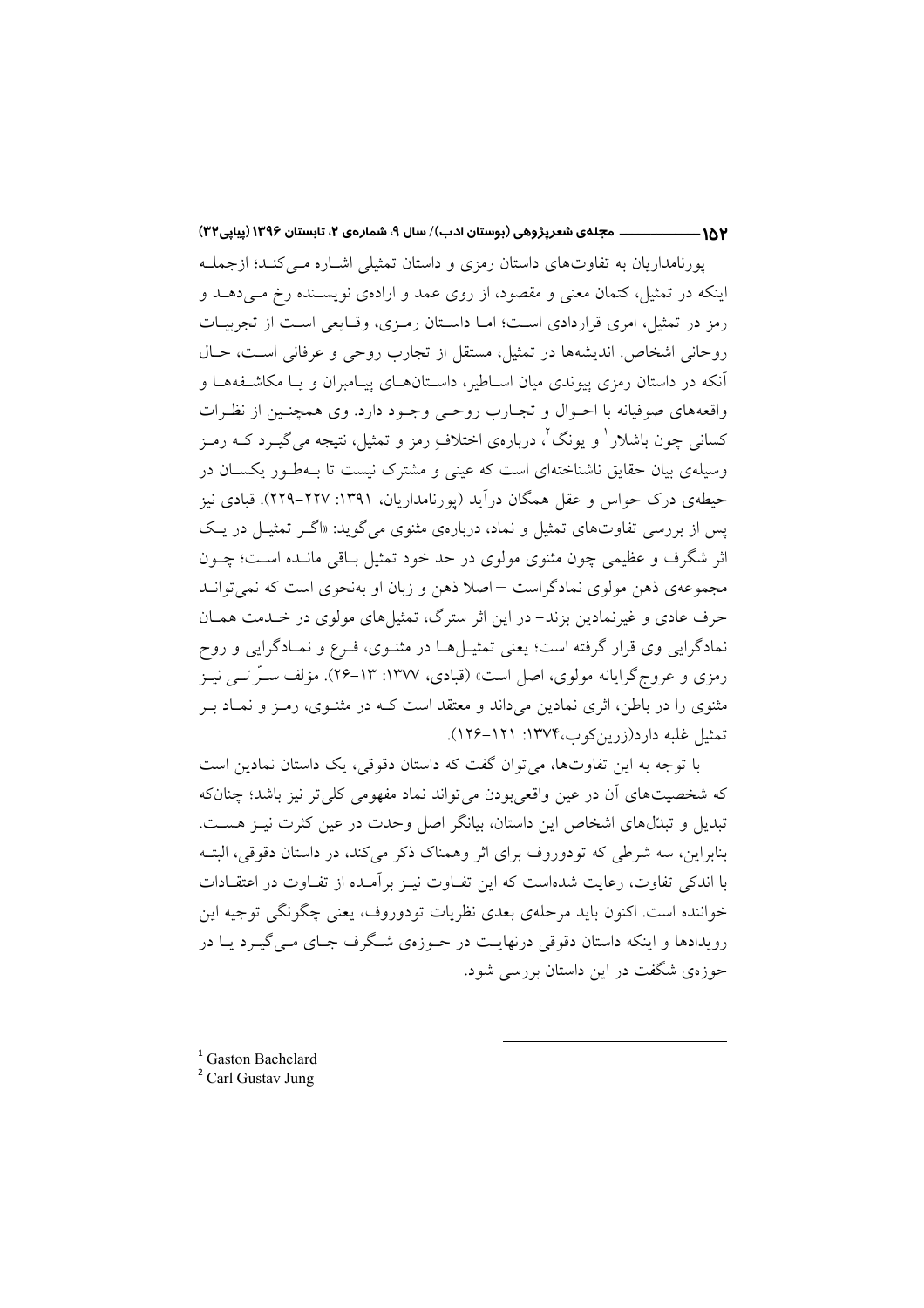۴. ۲. ۱. توجيه رويدادها

وهمناک مرز میان دو قلمرو همجوار یعنبی شگرف و شگفت است. هرگاه وقـایع عجیب، ترسناک، دیرباور یــا اصـلاً باورناپــذیر داســتان را بتــوان در چــارچوب قــوانین طبیعت توجیه کرد، وهمناک بهسمت شگرف متمایل میشود که بر ترس خواننده تأکیـد می کند. هرگاه وقایع، علل فراطبیعی بیابند و خواننده امـر فراطبیعـی را بــه منزلــهی امـر فراطبیعی بیذیرد، وهمناک وارد حوزهی شگفت می شود که بر شـگفتی خواننـده تأکیـد مي كند (تودوروف، ١٩٧٣: ٢٥–٢۶). براساس نظـرات تــودوروف، توجيــه رويــدادها در داستان دقوقی از نوع دوم (فراطبیعی) است و باید این داستان را از گون)ی «وهمنـاک/ شگفت» برشمرد؛ اما آنچه تودوروف بــه اَن توجــه نداشــته و در ادبيــات ايرانــي نمــود بیشتری دارد، آثار دین شناختی و خوانندگان دین باور است. حـرّی در تحقیقیـاتی کـه دربارهی ادبیات وهمناک نوشته است، ازجمله در مقالهای با عنـوان «وهمنـاک در فــرج بعد از شدت» (۱۳۸۸) و کتاب *کلک خیـالانگیــز* (۱۳۹۳)، حکایــتهــای فــرج بعــد از شدت و چندداستان ایرانی دیگر را براساس نوع ادبی وهمناک بررسی کرده و به نقـص نمودار تودوروف از ادبیات وهمناک پی برده است و به اصلاح آن می پـردازد. او معتقــد است که برخی از حکایتهای *فرج بعد از شدت* از نظر تودوروف در نوع شگفت قرار می گیرد؛ اما از دیدگاه خوانندهی دینباور، همین حوادث فراطبیعی و عجیب، امـوری باوریذیر و شگرف بهشمار میروند. اینجاست که پای خواننده را به میدان مـی کشـاند و می گوید: «درواقع، از این دیـدگاه نقـش و واكـنش خواننـده در انتسـاب شـگرف و یـا شگفت به اثر وهمناک اهمیت زیادی دارد. بهتعبیری، اینکه متن تأثیر شگرف ایجاد کنــد یا نه، نهتنها به نمود کلامی و نحوی، بلکه به نوع قرائت خواننده از متن بستگی دارد» (حرى، ١٣٨٨: ١٨). بدين تريب، با توجه به داستان هاى دين شناختى و كرامات، زیر شاخههای (زیرژانرهای) دیگری را به ادبیـات وهمنـاک مـی|فزایـد؛ ازجملـهی ایـن زیر ژانرها، گونهی «کرامات/ شگرف» است.

بر این اساس، می توان داستان دقبوقی را از جملهی ادبیـات «وهمنـاک/شـگرف» یـا «کرامات/شگرف» خواند؛ زیرا امـور خـارقالعـاده بـه چندگونـه توجیـه مـی شـوند کـه تودوروف آنها را در دو گروه جای میدهد: در گروه اول، هیچ نوع امـر فراطبیعـی رخ نداده و آنچه را خواننده یا شخصیت داستان می بیند، برآمـده از وهـم و خیـال اسـت و گروه دوم که در آن امر فراطبیعی بهواقع رخ داده است؛ امـا مـی تـوان آن را بـا عقـل و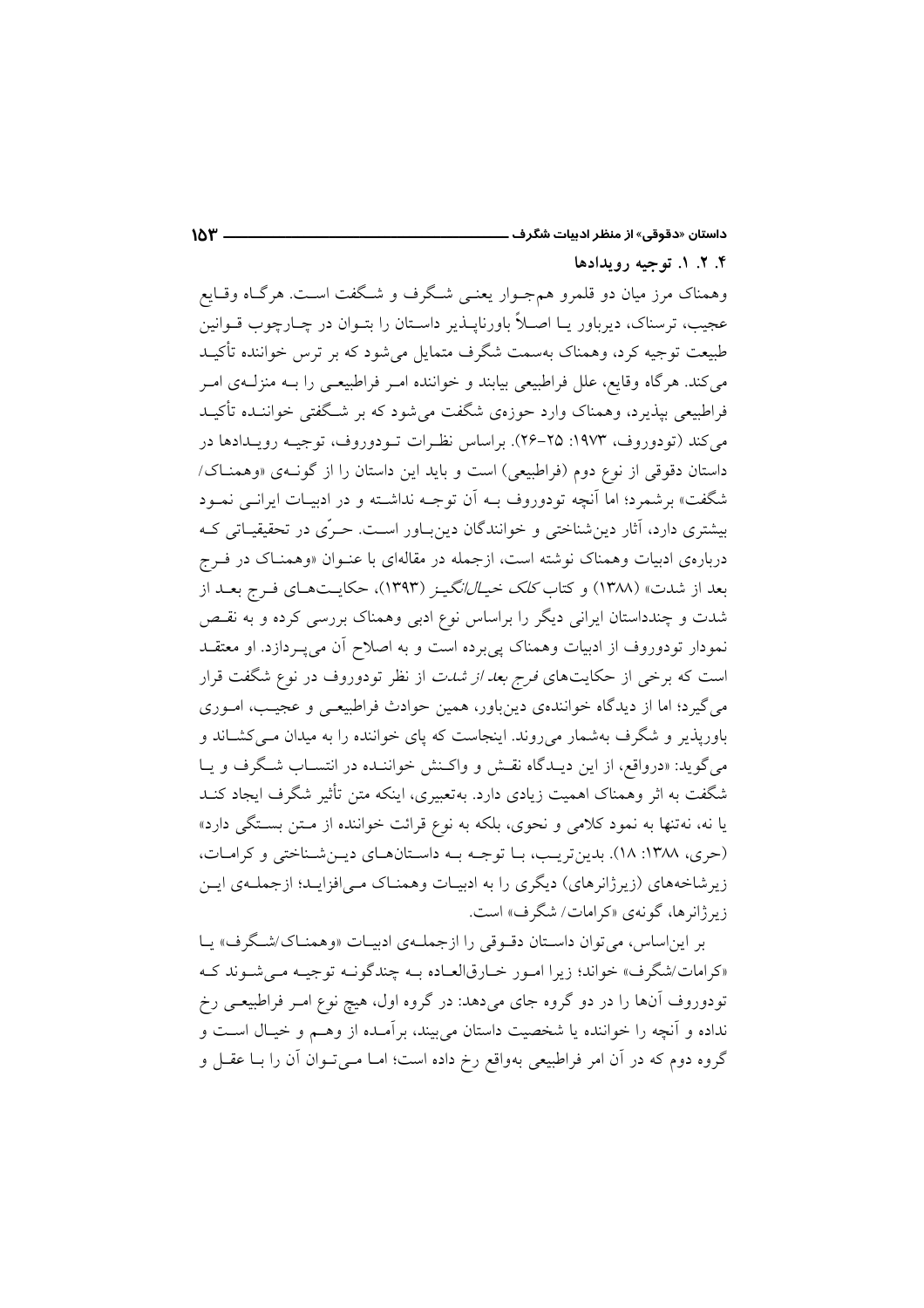\_\_\_\_\_\_ مجلهی شعرپژوهی (بوستان ادب)/ سال ۹، شمارهی ۲، تابستان ۱۳۹۶ (پیاپی۳۲)  $-105$ منطق توجیه کرد (تودوروف، ۱۹۷۳: ۴۶). توجیهات در داستان دقوقی، بی گمان از نـوع نخست (واقعیتخیلی) نیست و باید آن را از نوع دوم (واقعیوهمـی) بـدانیم. آنچـه در داستان دقوقی روی میدهد، بهواقع اتفاق افتاده است، اما این اتفاق از گونهای است ک تودوروف به آن توجهی نکرده است؛ کراماتی که برای اولیا و عارفان و انسانهای کامل روی میدهد واقعی است و نمیتوان آن را تخیّل نامید؛ درنتیجه رویدادهای این داستان از دید خوانندهی آشنا با کرامات، نهتنها غیرعقلانی نیست، بلکـه بـا توجیهـاتی طبیعـی (طبيعي در عرفان) روشن خواهد شد. جلالالدين همائي نيز معتقد است كه كرامـات و خرق عادات، اسباب و علل طبیعی دارند که ممکن است علم بشری بدان پایه برسد ک این علل و اسباب را کشف کنـد؛ بـهطـوری کـه دیگـر بـرای هـیچکـس تردیــدآمیز و انکارشدنی نباشد (همائی، ۱۳۷۶: ۳۳۲). مولانا در آغاز داستان، دقوقی را انسانی کامل و صاحب کرامات معرفی میکند و این نخستین سرنخی است کـه خواننـده بـرای توجیـه حوادث به ظاهر باورنکردنی داستان می یابد: طالب خاصان حتى بودي مدام

که دمی بر بندهی خاصی زدی (مولانا، ١٣٧۵: ٢١۶)

بـــا چنــــين تقــــوى و اوراد و قيــــام در ســفر مُعظَــم مــرادش أن بــدي

داستان دقوقی، گـزارش سـفری شـگفتانگیـز در مـرز دریـا و خشـکی اسـت کـه رویدادهای این داستان در عالمی واقع می شود کـه عارفـان آن را «اقلـیم هشـتم» یـا «ناکجاآباد» یــا «هورقلیــا» مــی خواننــد (نوروزیــور و جمشــیدیان، ۱۳۸۷: ۲۵). بنــابراین، خوانندهی آشنا با عالم هورقلیا و باورمند به آن، همـهی رویـدادهای داسـتان را امـوری ممکن میداند و با توجیهاتی عقلانی (از منظر دینشناختی) آنها را مـیLپـذیرد. در خــود داستان نیز پس از اینکه دقوقی به آن درختان یا شمعها نزدیک مـیشـود، آنهــا را بــه شکل مردان حق یا ابدال می بیند؛ اینجاست که از تردید دقوقی کاسته می شود و خواننده نیز متوجه میشود که آن درختان و شمعها نمودی از ابدال حق بودند که البتـه بــهطـرز شگفتي، تغيير و تبدل بافتهاند.

۴. ۲. ۲. عناصر و شگردهای مؤثر در خلق داستان شگرف

تا بدين جا اصول ادبيات «وهمناك/ شگرف» در داسـتان دقـوقي و تطـابق و تشـابه ايـن داستان با نوع ادبی شگرف بررسی و تحلیل شده است. همان طور کـه در مقدمـه بیـان شد، تودوروف معتقد است که سه شرط ادبیات وهمناک، از طریق سه جنب) کلامبی،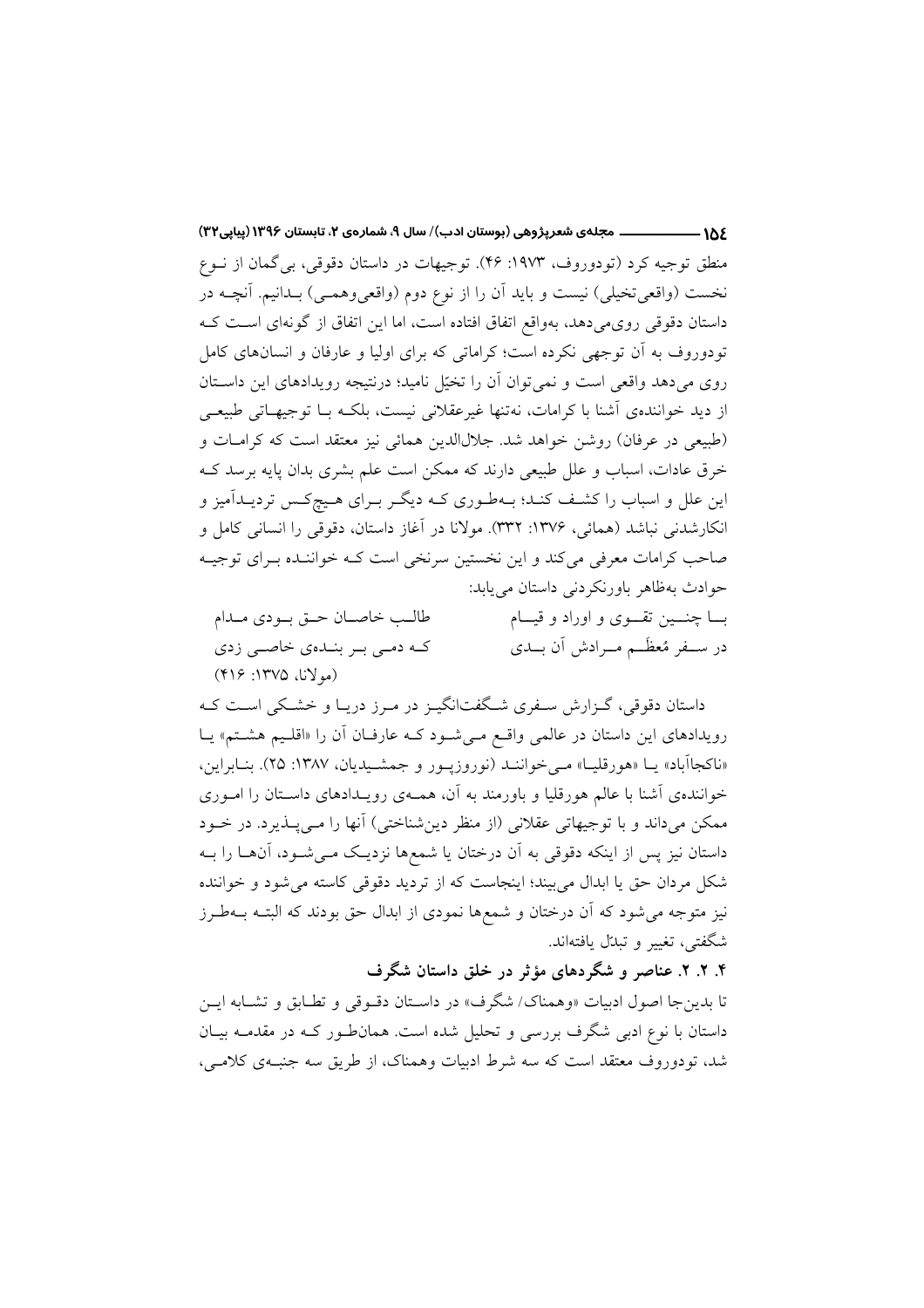نحوي و معنايي تحقق مي يابد. جنبهي معنايي، مضامين موجود در متن را نشان ميدهـد و جنبهی کلامی و نحوی، چگونگی عناصری مانند زمان بندی، وجهیت، راوی، زاویــهی دید و کانونی شدگی را در داستان نمایان میسازد. در داستان دقوقی، رویدادهای خارقالعاده و تبدیل و تبدّلها، مضامینی هستند که جنبهی معنایی متن را نشان می دهند. جکسون مضامین شگرف را طبقهبندی کرده است و چنددسـته از ایــن مضـامین را نــام مي برد، مانند «نامرئي بودن»، «تغيير حالت»، «دوگانگي خير و شر»(جکسون،١٩٨١: ۴۵). تودوروف نيز «مضامين»«خود» و«ديگري» (themes of the self and of the others) را دو مضمون اصلي وهمناک ميداند که در مضمون «خود»، موضوعاتي همچــون مســخ، قدرت نامتناهی، موجودات فراطبیعی و غیـره را برمـیشـمارد (بورکهـارت، ۲۰۰۳: ۴). تبدیل و تبدّلهای شگفت در داستان دقوقی را میتوان از گونهی «تغییر حـالتی» مــدنظر جکسون بهشمار آورد یـا آن را از مضـامین «خـود» تـودوروف دانسـت. وجـود چنـین مضامین مبهم و پیچیده و ابهام و تردید حاصل از آن مهمترین مؤلفهای است کـه ایــن داستان را از سایر داستانهای مثنوی متمایز می سازد؛ اما عناصر و شگردهایی نیز وجـود دارد که مربوط به جنبهی کلامی نحوی داستان است و این عناصـر بــه افـزایش ابهــام و تردید در داستان کمک می کنند. این عناصر، مختص داستان دقوقی نیست و ممکن است در سایر داستانهای مثنوی نیز با شدت و ضعف، دیده شوند. در ادامه، عناصر روایی که بهلحاظ كلامنحوي، موجب افزايش ترديد در داستان شدهاند نشان داده مي شود. ۴. ۲. ۳. زاویهی دید

یکی از عناصری که باوریذیری متن داستان را بیشتر میکند، زاویهی دید است. زاویــهی دید یا زاویهی روایت، نمایش(هندهی شیوهای است که نویسنده از طریــق آن مصــالح و مواد داستان خود را به خواننده ارائه میدهد. در واقع، زاویهی دید در پی پاسخ بـه ایــن سؤال است كه «چه كسى داستان را تعريف مى كند؟». بهطور كلى، انواع زاويهى ديــد در روايت به دودسته تقسيمهي شوند: «زاويهي ديد دروني» و «زاويهي ديد بيروني». مثنـوي مولانا از نظر شگردهای قصهپردازی ارزش بسیاری دارد. در مثنوی، راوی عامـل پیونــد قسمتهای مختلف است و تمامی اجزای سازندهی روایت بهصورت غیرمستقیم مـا را بهسوی وی راهنمایی می کند.

در داستان دقوقی، ما با دو نوع زاویهی دید مواجهیم که بهطـور پیـایی هریـک از آن دو به دیگری تبدیل می شود. مولانا در آغاز داسـتان، بـا اسـتفاده از زاویــهی دیــد ســوم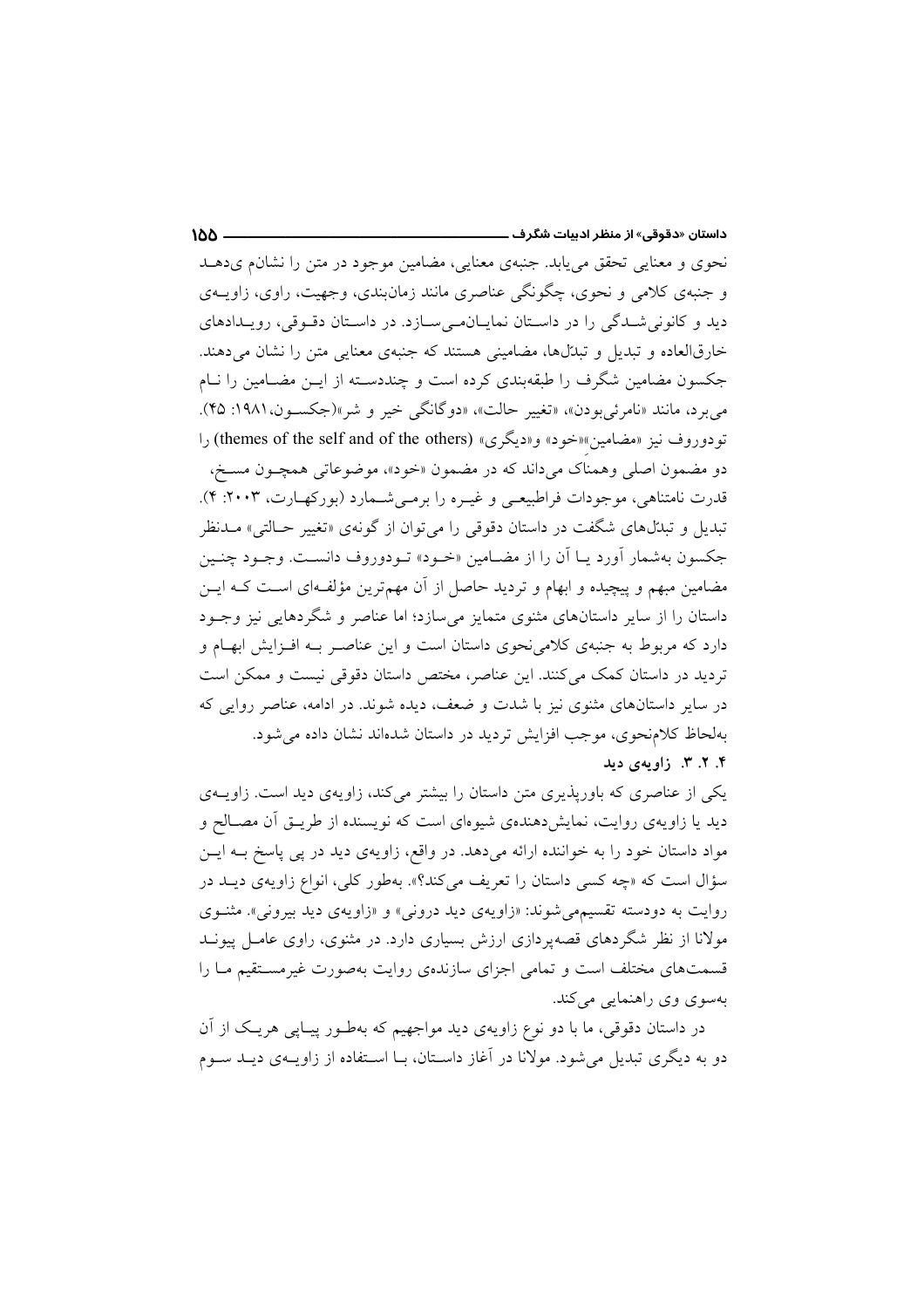۱۵۶———————— مجلهی شعرپژوهی (بوستان ادب)/ سال ۹، شمارهی ۲، تابستان ۱۳۹۶ (پیاپی۲۳) شخص مفرد، دانای کل، دقبوقی را شخصیت اصلی داستان معرفی می کنـد، سـیس داستانی کوتاه از حضرت موسی و سرٌ طلبکردن او از حضرت خضر را بیان میکند که باز هم با زاویهی دید دانای کل داستان را تعریف میکند. بعد از این، به داستان دقوقی باز می گردد و آنگاه روایت را به دست دقوقی (شخصیت اصلی داستان) می سـیارد و در واقع حضور مؤلف، در داستان حذف می شود: گفت روزی می شدم مشـتاقوار تـا ببيــنم در بشــر انــوار يــار أفتـــــــابي درج انـــــــــدر ذرهاي تــا ببيــنم قلزمــي در قطــرهاي (مولانا، ۱۳۷۵: ۴۱۷)

زاویهی دید، از سوم شخص مفرد به اول شخص مفرد تغییر مـی کنـد. همـین نـوع راوي است كه برخي از آن با عنوان «راوي مشارك درونداستاني» ياد مي كنند (بامشكي، ۱۳۹۱: ۱۸۶) و شاید بتوان گفت که «راوی بیرونی، داستان را از نگاه راوی درونی (ثقه) کانونی می کند. راوی درونی را کانونی گر می نامند (حری، ۱۳۹۳: ۱۴۱). داستان از زبـان دقوقی بیان می شود و باز در میانهی راه، مولانا حضور می یابد و از زاویهی دانسای کسل، حیرت دقوقی را از اینکـه دیگـر مردمـان، آن شـمعهـا و درختـان و تبـدیلمهایشـان را نمي بينند بيان مي كند:

خلق را این په ده و اضلال چیست او عجب می ماند یا رب حـال چیسـت  $(Y19:17V0 \omega')$ (مولانا، ۱۳۷۵)

حدود بیستوچهار بیت با همین زاویهی دیـد پـیش مـی رود و مولانـا بـهمناسـبت، تعالیمی عرفانی را بیان می کند. دوباره داستان را به دقوقی می سیارد و زاویـهی دیـد بـه اول شخص مفرد بازمی گردد: چند گوپي چند چون قحطاست گوش ای دقوقی تیزتر ران هین خموش باز شد آن هفت جملـه يـك درخـت گفت رانـدم پـیشتر مـن نیکبخـت  $(51 \cdot j_{\text{halo}})$ 

ادامهی داستان از زبان شخصیت اصلی (دقوقی) بیان می شود، اما بازهم این زاویــهی دید دیری نمیپاید و چند مرتبهی دیگر نیز زاویهی دید از سـوم شـخص مفـرد بــه اول شخص مفرد و بالعکس تغییر می یابد. بنابراین، مولانا در داسـتان دقــوقی از دو زاویــهی دید استفاده کرده و بهصورت پیایی آن را تغییر داده است. محققان زیادی به این ویژگی روایت و زاویهی دید در مثنوی اشارهکردهانـد؛ چنـانکـه تـوکلی مـی گویـد: «یکـی از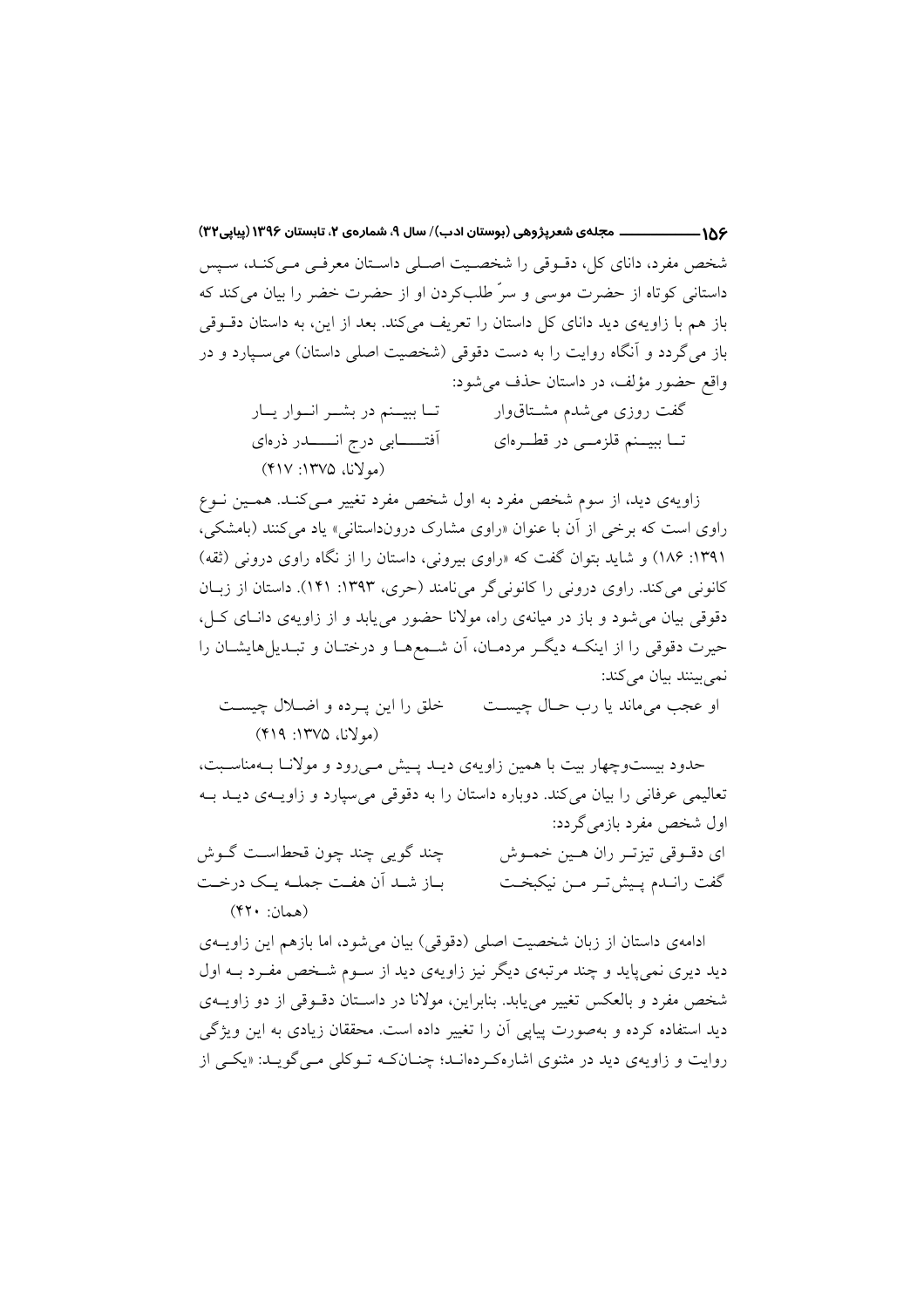مهمترین جلوههای روایتهای نوگرا که با مسئلهی خطـاب پیونـدی ظریـف دارد و در شـعر کهــن و کتــابهــای مقــدس و خصوصــاً در مثنــوی حضــوری گســترده دارد، دیگرگون شدن زاویهی روایت بهطور ناگهانی است که ایــن شــیوه را در بلاغـت ســنتی «التفات» مي نامند (توكلي، ١٣٨٩: ٨۵). زريـن كـوب ايـن تبـديل مخاطـب و التفـات را موجب ابهام رشتهی کلام میداند (زرینکوب، ۱۳۷۴: ۱۵۶). تغییر پیاپی زاویـهی دیـد، تردید و حس کنجکاوی را در خواننده ایجاد میکند؛ آنجا کـه داسـتان از زبـان دقــوقی بیان می شود، خواننده نیز خود را در ماجراها حس می کند و در شک و تردید است ک آيا آنچه اتفاق افتاده واقعي است يا غيرواقعي و آنجا كه داستان از زبان مولـوي (دانــاي کل) پیش میرود، بازهم مولوی خواننده را در تردید نگه میدارد. البته اشارات تعلیمی و عرفانی که در خلال داستان مطـرح مـیشـود، سـرنخی بـرای رسـیدن بــه توجیهـات رویدادهاست که خوانندهی هوشیار آن را بهخوبی درمی یابد.

 $\mathbf{M}$ 

## ۴. ۲. ۴. کانونی شدگی

عنصر دیگری که از طریق همین زاویهی دید شکل می گیرد، کـانونیشـدگی اسـت کـه تودوروف از آن به دید مبهم تعبیر میکند. هر کـانونی شــدگی یـک کـانونی گــر و یـک کانونی کننده دارد؛ کانونی گر همان کارگزاری است که دیدگاهش به متن روایـی جهـت می دهد و کانونی شده، هدف کانونی گر است» (تودوروف، ۱۹۷۳: ۳۳). براساس نظرات میکی بل و ریمون کنان، دو نظریهپرداز در زمینهی روایـت، کـانونی گــر هــم مــیتوانــد بیرونسی باشــد (راوی) و هــم درونسی (شخصــیت) (ر.ک حــرّی، ۱۳۸۵: ۷۱-۷۲). کانونی شده، در داستان دقوقی همان رویدادهای عجیب و تبدیل هایی است کـه صـورت می گیرد، اما کانونی گر هم از نوع درونی است و هم از نوع بیرونی؛ آنجاکه زاویهی دیــد اول شخص مفرد است، کانونی گر درونی و اَنجـا کـه زاویــهی دیـد دانــای کــل اســت، کانونی گر بیرونی است. کانونی شده در هر دو نوع کانونی گر یکی است. کـانونی شــدگی رویدادهای عجیب در داستان دقوقی و توصیف دقیق آنها و همچنین تغییـر یــی(دیــی کانونی گر بیرونی به کانونی گر دورنی (وبالعکس)، بر ابهام خواننـده مـیافزایـد و حـس تردید را بیشتر میکند.

## ۴. ۲. ۵. چندصدایی

در روایت چنداَوا، راوی با چند چهره و صدای متمایز و گاه متضاد، حضـور دارد و در واقع، شخصیتها هرکدام از دیدگاه خود به جهان مـی نگرنــد و صــدای آنهــا در مــتن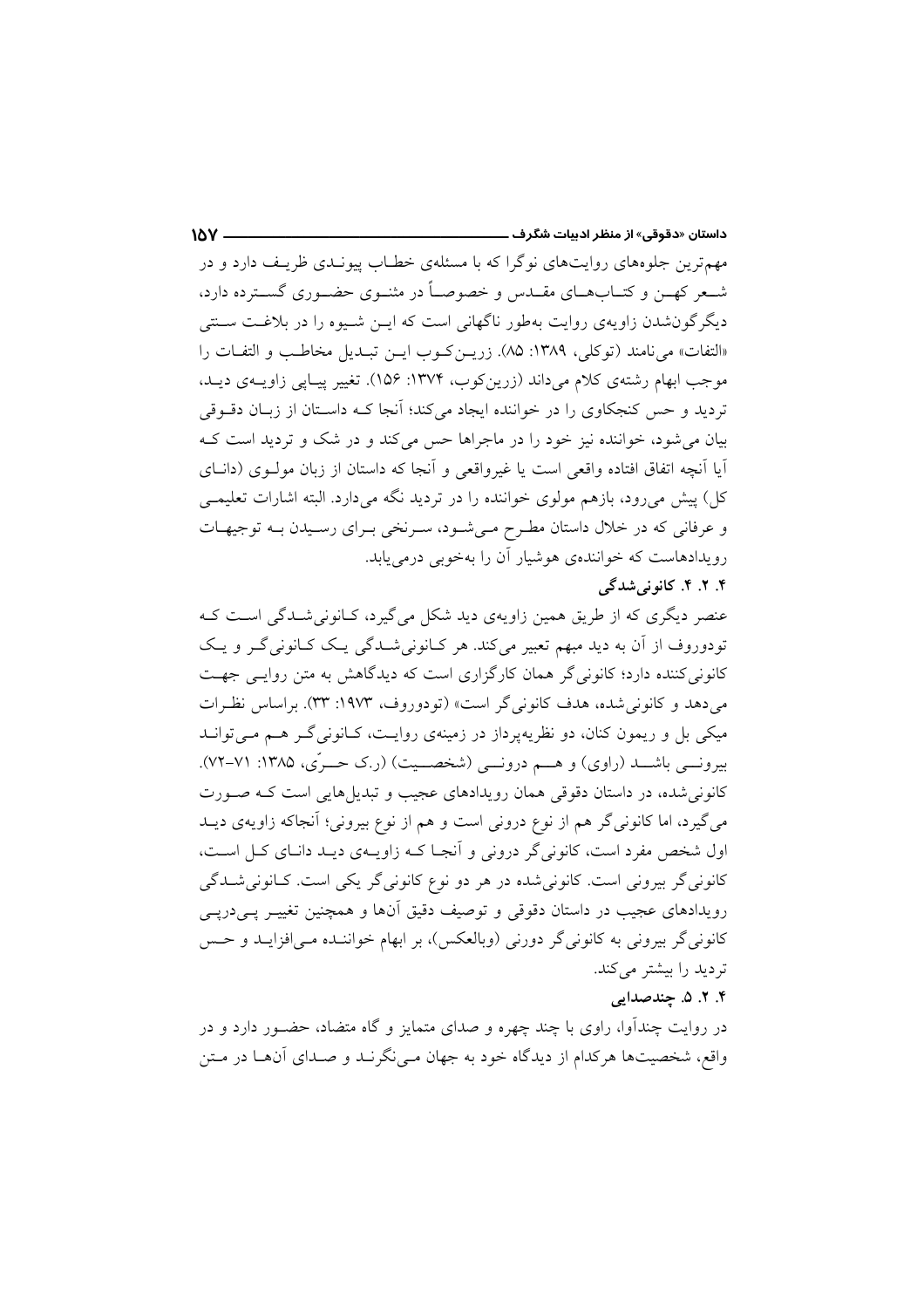16۸——————— مجلهی شعرپژوهی (بوستان ادب)/ سال ۹، شمارهی ۲، تابستان ۱۳۹۶ (پیاپی۲۳) شنیده می شود (باختین، ۱۹۷۳: ۴–۵). در داستان دقوقی، چندصدایی بهشکلی کامـل رخ داده است. در این داستان، «اَواهای متمایز تنها در گفتوگو رخ نمی نماید، بلکه جنبـهی کنشی و رفتاری نیز میbیابند و اساساً با طرح رویکردهای گوناگون بــه خداونــد و عــالـم غیب، روایت چندآوا شکل مےگیرد» (تـوکلی، ۱۳۸۹: ۱۳۴). در آغـاز داسـتان، راوی دقوقی را معرفی می کند و بلافاصله گفتوگوی میان خداوند و دقوقی روی مـی۵هــد و از همین جاست که صداهایی غریب و متعدد وارد داستان می شود:

یسا رب آنهسا را کسه نشناسسد دلسم میشدن و بسسستهمیسسان و مجملسسم وانکـه نشناســم، تــو ای پــزدان جــان بسر مسن محجوبشسان كسن مهربسان ابن چه عشق است و چهاستسقاستایین؟ حضــرتش گفتــی کــه ای صــدر مهــین (مولانا، ۱۳۷۵: ۴۱۶)

در طول داستان، گاه صدای مولانا بهگوش می رسد، گاه صدای خداوند، گاه صـدای دقوقي، گاه صداي ابدال حق كه بهشكل هاي گونانگون جلـوه مـي كننــد و گــاه صــداي کشتی نشستگان گرفتار بلا. این صداهای متعدد، حس تردیـد را در خواننـده دوچنـدان مي کند (تو کلي، ١٣٨٩: ١٣۴–١۵۶).

#### ۴. ۲. ۶. تداعی معانی

یکی دیگر از عناصر ادبیات وهمناک تداعی معانی است؛ بــدین معنــا کــه از آمــدن هــر صورت ذهنی صورتهای ذهنی دیگری که همـراه آن بـوده اسـت بـه خـاطر گوینـده بازمی گردد (شفیعی کدکنی، ۱۳۸۶: ۸۹). این عنصر زمانی روی می دهد کــه «بسـیاری از حوادث فرعي بر اساس اصل «تداعي معاني» به ذهن نويسندگان هجوم بياورنـد و أنهـا در ضمن بیان یک حادثه، حادثهای دیگر به خاطر بیاورند، و یا یک واژه، تعبیر، تصـویر و یا اندیشه، خواه مهم یا کماهیمت، خاطرهای را در ذهن آنها زنـده کنـد و بـه بیـان آن بیردازد» (معین الدّینی، ۱۳۸۸: ۱۵۹). این ویژگی و این شگرد داستاننویسی، در مثنوی بهوفور دیده می شود و می توان گفت که همین اصل تـداعی معـانی اسـت کـه سـاختار مثنوی را به صورت داستان در داستان درآورده است؛ شیوهی مولوی بـدین گونــه اســت که در حین تعریف داستانی، بهمناسبت، داستانی دیگر و حتی گاه چندین داسـتان دیگـر را نقل می کند و سپس به داستان نیمهتمام بازمی گردد و ادامهی آن را می گوید. مولـوی، در داستان دقوقی نیز چندین بار براساس اصل تـداعی معـانی، بـه بیـان داسـتانهـا و مضامینی خارج از داستان اصلی (دقوقی)، پرداخته است؛ برای مثال زمانی که از کرامـات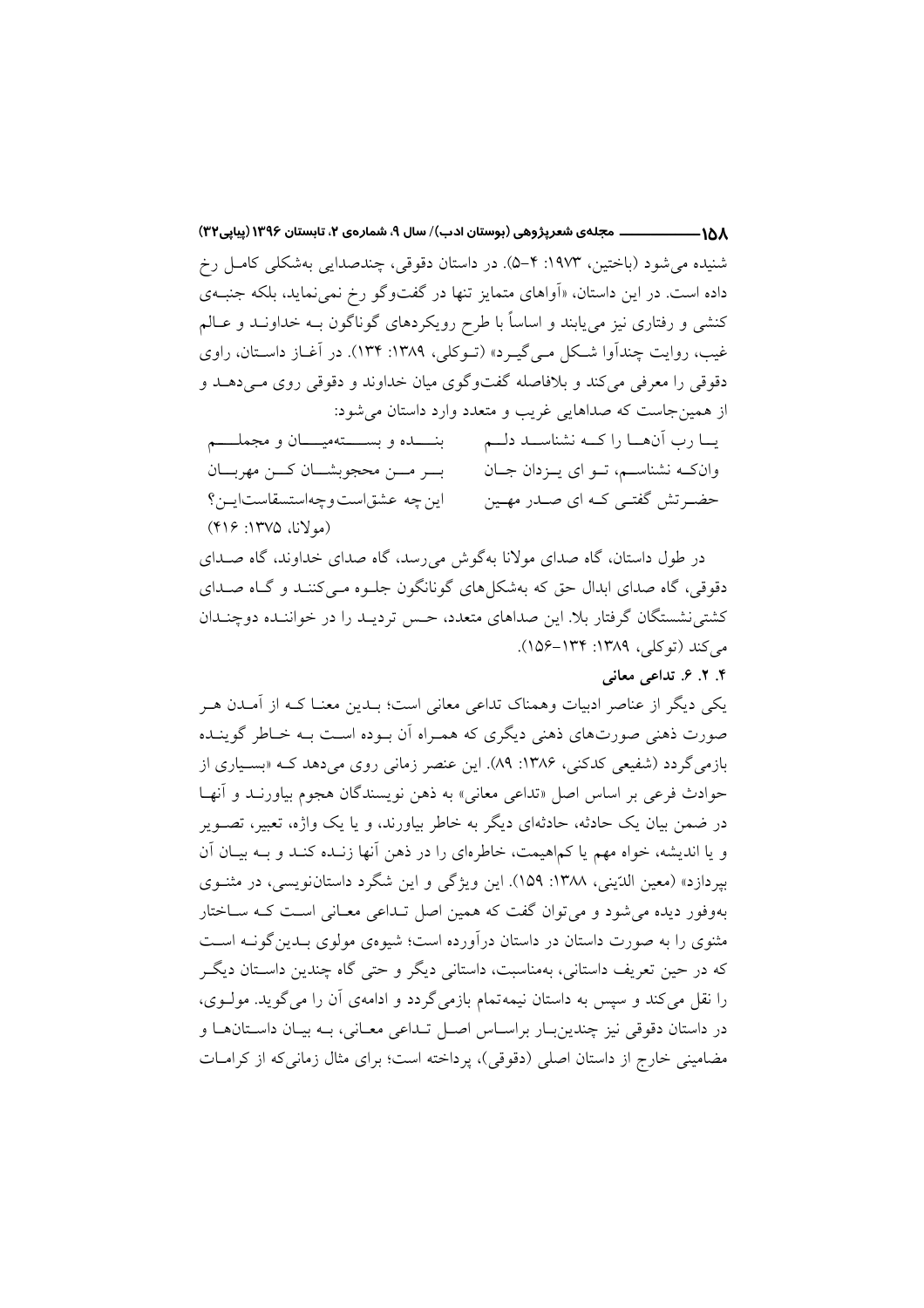داستان «دقوقی» از منظر ادبیات شگرف ــــ  $109$  – دقوقي و اينكه مدام طالب خاصان حق است سخن مي گويد، ماجراي حضرت موســي و طلب سرِّکردن او از خضر در یادش زنده شده و به بیان آن مشغول می شود: بین چه میگوید ز مشتاقی کلـیم از كلـيم حــق بيــاموز اي كــريم طالب خضرم ز خــودبينــي بــرى با چنبن جباه و چنبن پېغمبري (مولانا، ۱۳۷۵: ۴۱۶)

یا اّنجا که به بیان اقتداکردن اّن ابدال حق از پس دقــوقی مــیرســد، تعــابیر عرفــانی ارکان و اعمال نماز را به خاطر میآورد و بلافاصله شرح آن را شرح میدهد: چونک با تکبیرهــا مقــرون شـــدند همچو قربان از جهان بیرون شـدند كاي خدا پيش تو ما قربان شــديم... معنــی تکبیــر اینســت ای امــام (همان: ۴۲۴)

این شیوه، بارها در داستان دقوقی تکرار شـده و مولـوی بارهـا بـه اقتضـای مطلـب مباحثی خارج از داستان را مطرح میکند. تداعی معانی در این داستان، از طرفی باعث پراکندگی و ابهام در داستان اصلی شده و بر تردید خواننده میافزاید و از طرفی دیگر، مولوی از این طریق، بهگونـهای هنرمندانـه، رویـدادهای عجیـب را توجیـه مـیکنـد تـا خواننده را با دید عرفانی و کرامات آشنا کند.

#### ۴. ۲. ۷. شخصیت

«شخصیت»، عنصر دیگری است که به تحقق شروط ادبیات «وهمنیاک/شگرف» کمک می کند؛ اشخاص ساختهشدهای را که در داستان ظباهر می شبوند، شخصیت می نامنید (میرصادقی: ۱۳۶۷: ۱۸۴). در داستان «وهمناک/شگرف»، علاوه بر رویـدادهای شـگفت، با اشخاصی عجیب و غریـب نیـز مـواجهیم؛ امـا خواننـده بـه راوی اعتمـاد مـی کنـد و اشخاص عجیب را نیز باور دارد. در داستان دقـوقی شـمعهـا، درختـان و هفـت مـرد، شخصیتهـای عجیـب داسـتان هسـتند؛ تبـدیل هریـک از ایــنهـا بــه یکــدیگر و نیــز نورانی بودن آنها ازجملهی این شگفتی هاست و اوج شگفتی آنجاست که دقوقی می بیند در ختان در صف نماز ایستادهاند:

بعــد از آن ديــدم درختــان در نمــاز صف کشیده چون جماعت کرده ساز ديگـــران انــــدر پـــس او در قيـــام یــک درخـــت از پـــیش ماننـــد امـــام (مولانا، ۱۳۷۵: ۴۲۰)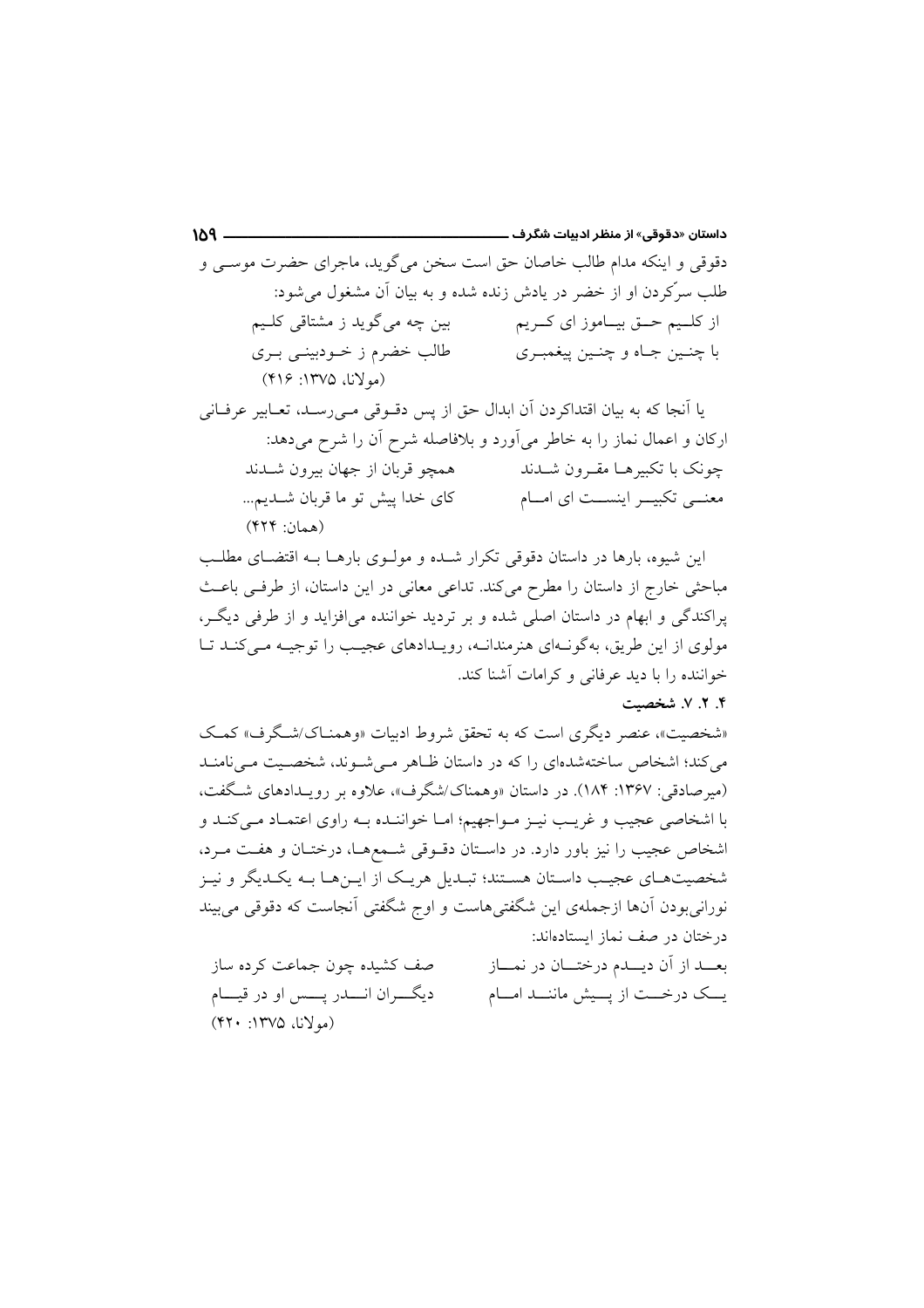.۱۶ ــــــــــــــــــــــــــ مجلهي شعرپژوهي (بوستان ادب)/ سال ۹، شمارهي ۲، تابستان ۱۳۹۶ (پياپي۲۲)

معرفی مولانا از شخصیت اصلی (دقوقی) در ابتدای داستان، نشان می دهد کـه راوی گام نخست را برای جلب اعتماد خواننـده برمـیدارد. همچنـین در ایـن داسـتان، خـود دقوقی نیز مدام در شک و تردید است و نمیداند که چه اتفاقاتی پیش روی اوست ک این مسئله به هیجان و تردید خواننده می افزاید. شخصیتهای عجیب داستان دقوقی و تبدیل و تبدّل آنها، ازجملهی ویژگیهایی است که در داستانهای دیگر مثنوی بـا ایــن برجستگی خاص، نیست.

۴. ۲. ۸. مضمون و درونمایه

«درونِمايه»، فكر اصلي و مسلط در هر اثرى است كه توجه به أن اجتنابِنايــذير اســت؛ «زیرا شناخت عمیق عمل یا شخصیتهای داستان منوط به درک و فهم فکر حاکم و مسلط بر داستان، يعني «مضمون و درونمايه» است» (ميرصادقي، ١٣۶٧: ۴۱). درونمايه در ادبیات «وهمناک/شگرف» نقش بسزایی دارد. درون.ایهی داستان دقوقی، مجموعـهی رویدادهایی است که داستان را پدید میآورند. علاوه بـر موضـوع اصـلی کـه تجربــهی شهودی دقوقی بر رویدادهاست، مضامین فرعی هم در داستان مطرح میشود؛ چنــانکـه ماجرای حضرت موسی و درخواست او از خضر پیش می آیـد و یـا نکـات عرفـانی کـه خود مولوی آنها را بیان میکند. نویسندهی داستان شگرف مضامینی را به کار میگیرد که در زندگی عادی در جریان است؛ از نگاه خوانندهی دیـنباور و عـارف، ماجراهـای داستان دقوقی در نهایت، طبیعی جلوه خواهند کرد؛ برای مثال آنجا که دقوقی از تبـدیل شمعها به درختان و ایستادن درختان در صف نماز حیرتزده است میگوید: اّمـــد الهـــام خـــدا: كـــي بـــافروز مـــيءجـــب داري ز كـــار مـــا هنـــوز (مولانا، ١٣٧۵: ٣٢١)

۴. ۲. ۹. تقابل و کشمکش

عنصر دیگری که با مضمون و درونهایه نیز مرتبط است، تقابل و کشمکشهای داسـتان است. در ادبیات داستانی، انواع کشمکش همچون مقابلهی دو شخصیت با هم، شـخص با طبیعت، شخص با جامعه و یا درگیری درونی شخص با خود وجود دارد کـه ممکــن است در داستانی یک یا چندگونــه از ایــن کشــمکشهــا رخ دهــد (میرصـادقی، ۱۳۶۷: ۱۶۰). در داستان دقوقی بیشترین کشمکش، از نوع درگیـری درونـی شـخص بـا خـود است؛ دقوقی میان امر واقع و تخیل مانده که آیا رویدادها واقعی است یا خیر؛ چنانک از شدت حيرت مي گويد: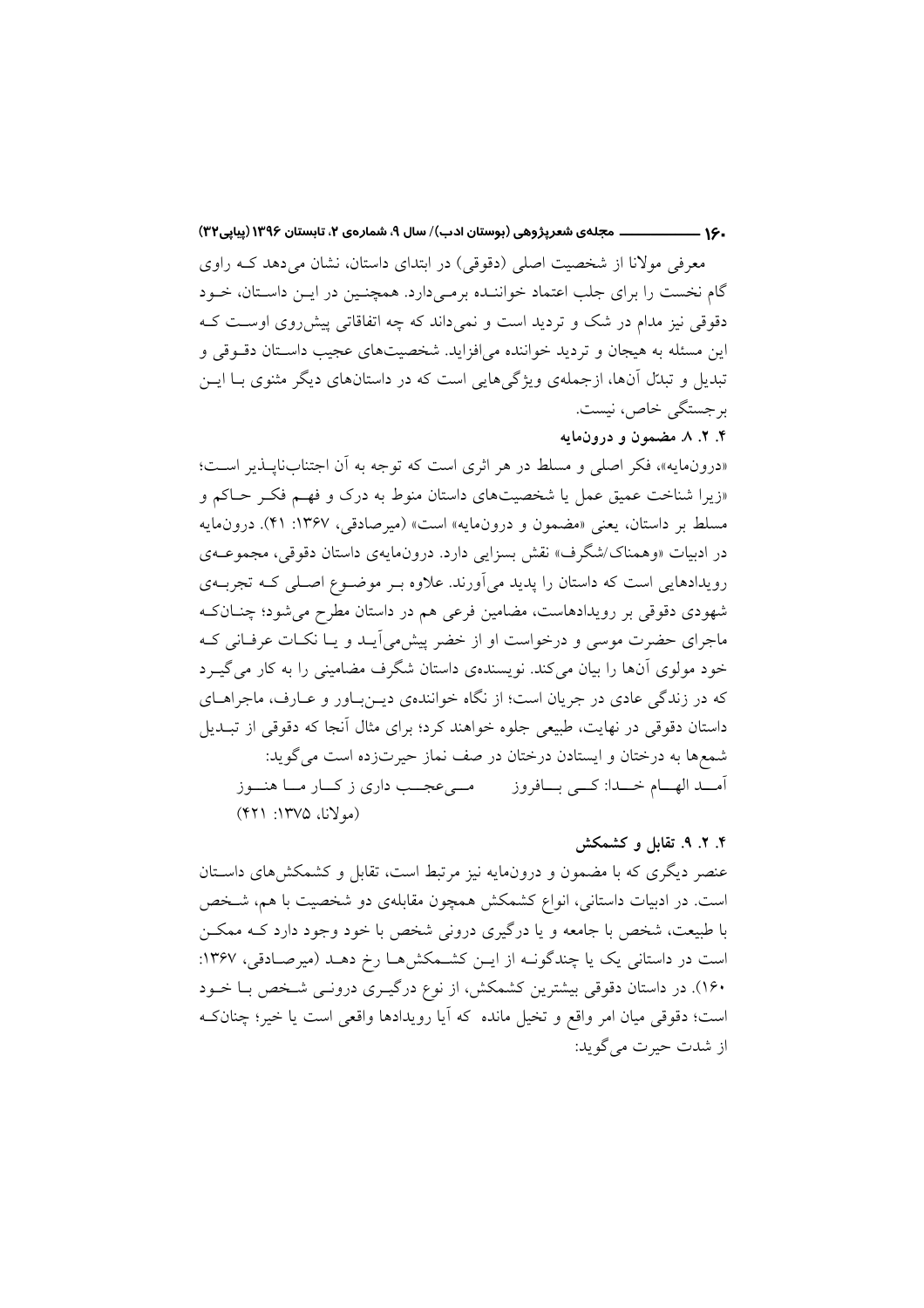#### موج حیرت عقل را از سر گذشت خیرہ گشتم خیرگی ہم خیرہ گشت (مولانا، ١٣٧۵: ۴١٨)

این کشمکش درونی باعث هیجان و شک و تردید بیشـتر در داسـتان مـی شـود. از جمله تضادها و تقابل های دیگر در داستان دقوقی که *زریــز کــوب* نیــز بــه آن۱هــا اشــاره میکند، تضاد بین نور شمعها و سایهی درختان در آن واحد است و تضاد دیگـر اینکـه نماز دقوقی از حضور کامل، عاری است و در نماز برای کشتی نشستگان دعا مـی کنــد و از طرفی ابدال حق، پشت سر کسی که نمازش از حضور خالی است نمـاز مـی خواننـد. این تضادها ناشی از ویژگیهای دنیای کشف و شهود است (زرینکوب، ۱۳۷۴: ۲۸۳). ۴. ۲. ۱۰. صحنه

«صحنه»، یکی دیگر از عناصر داستان است کـه متشکل از زمـان و مکـانی اسـت کـه شخصیتها در آن نقش بازی می کنند. زمان و مکان، ازجمله عوامل دیگری هســتند کــه در ابهام داستان دقوقی نقش دارند؛ ماجراهایی که برای دقوقی پیش مـی]یـد در سـاحل دریا (مرز دریا و خشکی) و هنگام غروب اَفتـاب روی داده اســت. تقابــل بــین دریــا و خشکی، شب و روز، نور و سایه که تداعیکنندهی عالم غیب و شهادت نیـز هسـتند، از جملهی عواملی است که در ابهام هرچهبیشتر داستان دقوقی نقش دارنـد. شـگفتی ایــن صحنه و فضای داستان دقوقی در دیگر داستانهای مثنوی دیده نمی شود.

۵. ىافتەھا

یس از بررسی های انجامشده، می توان گفت که داستان دقوقی با تمامی ویژگی هایی ک فروید برای ادبیات شگرف برشـمرده اسـت مطابقـت دارد؛ بـا در نظـر گـرفتن برخـی تفاوتها، سه شرطی که تودوروف برای ادبیات شگرف معرفی کرده است نیـز در ایــن داستان دیده می شود. مهم ترین تفاوت داستان دقوقی با نظریات تـودوروف، قرارگـرفتن این داستان در زمرهی آثار دین شناختی و خوانندگان دینباور است که تودوروف به این مقوله توجهی نکرده است. حضور مجموعهای از عناصر و شگردهای کلامـی، نحـوی و معنایی در داستان دقوقی، باعث تحقق شروط و توجیهات ادبیـات «وهمنـاک/شـگرف» شده و داستان را به نمونهای عالی از این نوع ادبی درآورده است. بـا توجـه بــه قالـب داستان دقوقی و ضرورت رعایت وزن و قافیــه، عوامــل نحــوی همچــون وجهیــت کــه تودوروف نام می برد، در داستان دقوقی چندان اَشکار نیست. برجســتگی معنــادار دیگــر عناصر ذکرشده، تردید و ابهام در داستان را که اصلی تـرین مؤلفـهی ادبیـات شـگرف

 $151 -$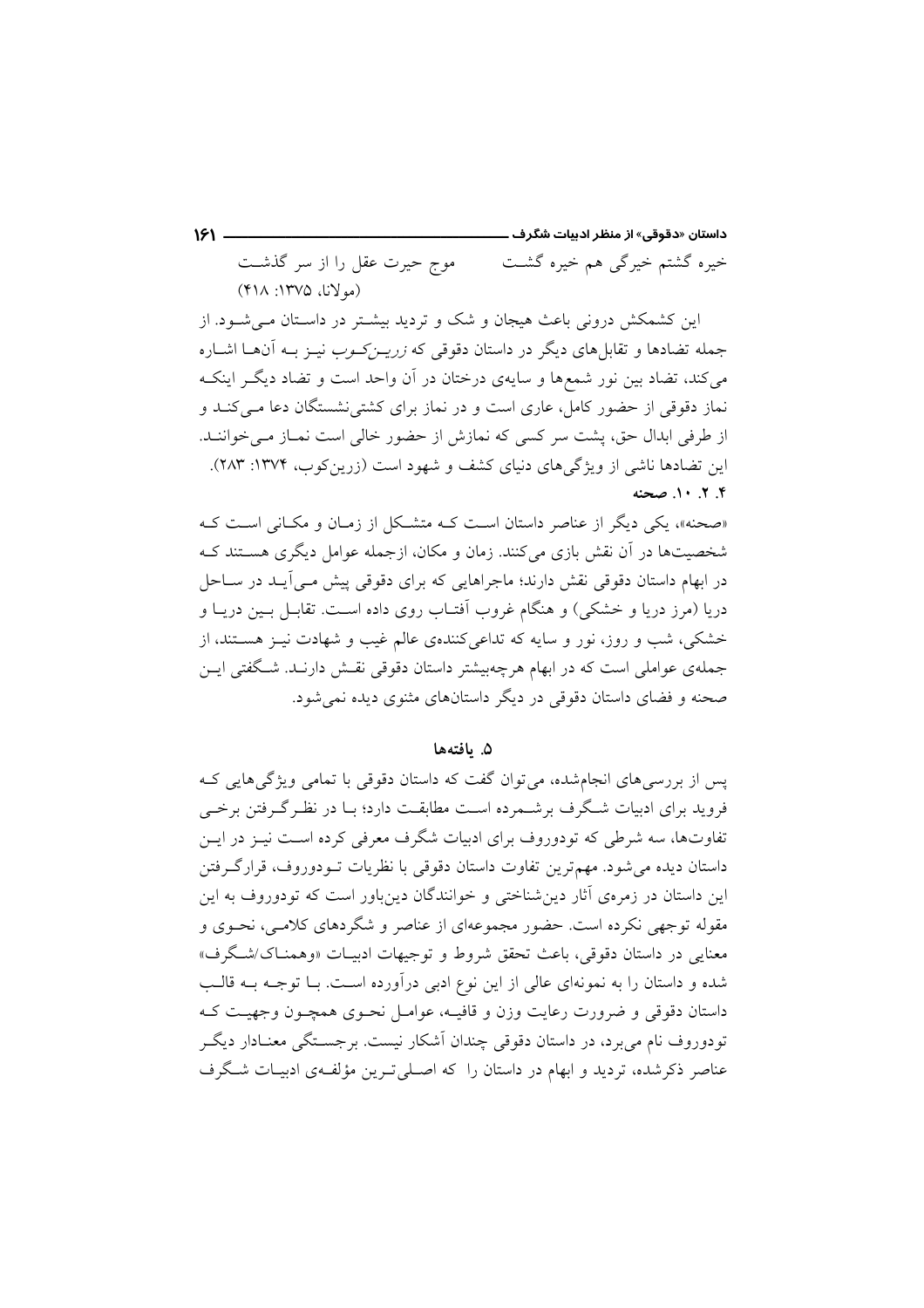است به وجود می آورد. با در نظرِگرفتن مجموعهی ویژگیها، شــروط و توجیهــاتی کــه برای ادبیات شگرف ذکر شد، می توان گفت که داستان دقوقی ازجملهی داستان های «وهمناک/شگرف» یا «کرامات/شگرف» است. جدول زیر، تشابه و تفاوتهای داستان دقوقی با نوع ادبی شگرف را نشان میدهد:

| نوع              | نظريات فرويد                                                                                                                                                                                                                                                                          | نظريات تودوروف                                                                                                           |                                                                                                                                                                                                                                                                                                                                                                                                               |  |
|------------------|---------------------------------------------------------------------------------------------------------------------------------------------------------------------------------------------------------------------------------------------------------------------------------------|--------------------------------------------------------------------------------------------------------------------------|---------------------------------------------------------------------------------------------------------------------------------------------------------------------------------------------------------------------------------------------------------------------------------------------------------------------------------------------------------------------------------------------------------------|--|
| رابطه<br>مطابقت  | – عدم قطعیت میان واقعیت و تخیل، ایجاد<br>تر دید<br>- توجه به یک شخصیت مرکزی<br>- بيــان رويـــدادها از ديـــدگاه شخصـــيت<br>مركزي<br>- آميخـــتن واقعيـــت وفانتاســـتيک در<br>ناخوداًگاه شخصيت اصلى<br>- ترکیبهای روایی عینی و ذهنی<br>- يكساني ديـدگاه خواننـده بـا شخصـيت<br>اصلى | ويژگـــــــي<br>اصلى<br>شـــــــــروط<br>ادبيسسات<br>شگرف<br>ســــــــطح<br>معنايي<br>ســــــــطح<br>نحـــــوی-<br>كلامى | – عدم قطعيت ميان واقعيـت و تخيــل،<br>  ايجاد ترديد<br>- خواننده بايد جهان داستان را همانند<br>جهان افراد زنده در نظر بگيرد<br>- اعتماد خواننده به شخصیت در عـین<br>داشتن شک و تردید<br>- خواننده از داستان، تفسـيري تمثيلـي<br>ارائه ندهد<br>مضمون خود (تبلديل و تبلتلهاي<br>  موجود در داستان)<br>زاویهی دیلد - کانونی شملگی-<br>چندصـــدایی-تـــداعی معـــانی-<br>شخصــيت- درون.مايـــه- كشـــمكش-<br>صحنه |  |
| مطابقت<br>نداشتن |                                                                                                                                                                                                                                                                                       | است.                                                                                                                     | – با توجه به قالب مثنــوی و ضـــرورت وزن و قافیــه،<br>در سطح نحوي، عناصري همچون وجهيت كــم,رنـگ<br>- محوریت دینـی-عرفـانی و خواننـده دیـنبـاور در<br>داستان دقوقی و نپرداختن تودوروف به این مقوله.                                                                                                                                                                                                           |  |

جدول ١- مطابقت يا مطابقتنداشتن ويژگيهاي ادبيات شگرف در داستان دقوقي

# ۶. نتیجه گیری

برای بررسی آثار ادبی فارسی براساس ادبیات وهمناک، بایـد اصـلاحاتی را در نمـودار تودوروف انجام داد تا این نمودار اصلاح شـده بتوانـد گونـههـای مختلـف آثـار ایرانـی وهمناک را دربرگیرد؛ ازجملهی این تفاوتها وجـود آثـار دیــنشــناختی و خواننــدگان دینباور در ادبیات فارسی است که تودوروف به آنها توجهی نکرده است. درحالی ک نقش خواننده در تعیین نوع ادبی وهمناک بسیار ارزشمند است. کرامات و برخی از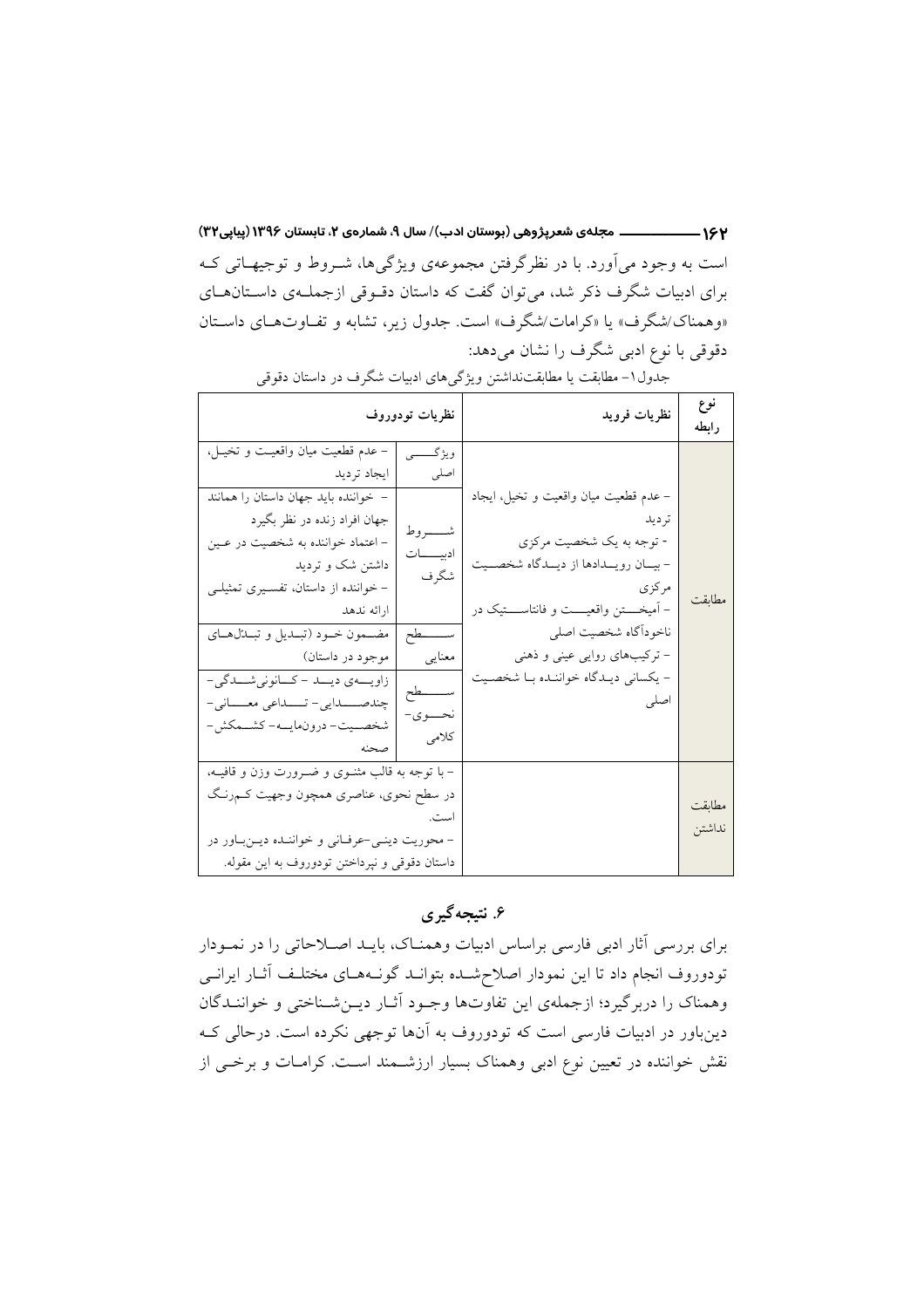داستانهای عارفانه، ازجملهی این آثار دیـنشـناختی اسـت کـه خواننـدگان آنهـا نیـز دینباور و آشنا به عرفان هستند. وجود همین تفاوتها نیز سبب شده تا کسـانی چــون ابوالفضل حرّی نمودار تـودوروف را اصـلاح کنـد و زیرشـاخههـایی چـون «کرامـات/ شگرف» و «کرامات/ شگفت» را به نوع ادبی وهمناک بیفزاید.

داستان دقوقی در دفتر سوم مثنوی از بارزترین نمونههای ادبیات وهمناک است ک با توجه به اصلاح نمودار تـودوروف، مـىتـوان أن را از نـوع «وهمنـاك/ شـگرف» يـا «کرامات/ شگرف» دانست. در این داستان، رویدادهای عجیبی اتفاق می افتد که خواننـده را ميان امر واقع و موهوم قرار مي دهد؛ خواننده، راوي و حتى شخصيت اصلى (دقوقى) در شک و تردید همراه با نوعی ترس، به سرمیبرند و میخواهند که بدانند آنچه اتفاق افتاده واقعی است یا غیرواقعی. در این داستان بسیاری از ویژگیهایی که فرویـد بـرای ادبیات شگرف برشمرده و همچنین نظریات تودوروف دراین خصوص دیـده مـی شـود. عناصري همچون زاويهي ديد، كانوني شدگي، تداعي معـاني، شخصـيتهـا، درونمايــه، صحنه، تقابل و کشمکش، در افزایش ابهام و تردید، اصلی ترین مؤلفهی ادبیات شگرف، موجود در داستان دقوقی، نقش دارند. نقش این عناصر در ایجاد حس تردید در داسـتان دقوقی و همچنین برجستگی آنها در این داستان است. بنابراین، برجستگی و معنـاداری این عناصر، وجود رویدادهایی خارقالعاده و ابهام و پیچیدگی، ازجملهی مواردی است که داستان دقوقی را از دیگر داستانهای مثنوی متمایز کـرده و آن را در حـوزهی ادبـی شگرف قرار داده است. با توجه به مؤلفهها و عناصه مو ثر در داستان ادبسی شگرف، می توان داستان دقوقی را عمیقتر درک کرد؛ ابتدا مشخص می شود کـه ایــن داسـتان در چه حوزهای قرار دارد و عناصری که داستان را متفاوت ساخته، بـا چــه قصــدی بــهکــار رفتهاند. همچنین، نتایج بهدستآمـده در تحقیــق حاضــر، نشــان(هنــدهی نبــوغ سرشــار شاعری چون مولاناست که توانستهاست قرنها پیش از تدوین نظریهی ادبیات شگرف، بسیاری از مؤلفههای آن را در داستانسرایی خود به کار گیرد. گرچه امثال مولانـا، نــامی برای این شگردهای داستانسرایی خود بیان نکردهاند، شایسته است کـه محققـان ادبـی چنین شیوههایی را در آثار نویسندگان و شاعران فارسی زبان بجویند و حتی نظریههایی جدیدی مبتنی بر آثار برجستهی ادبیات فارسی تدوین و ابداع کنند.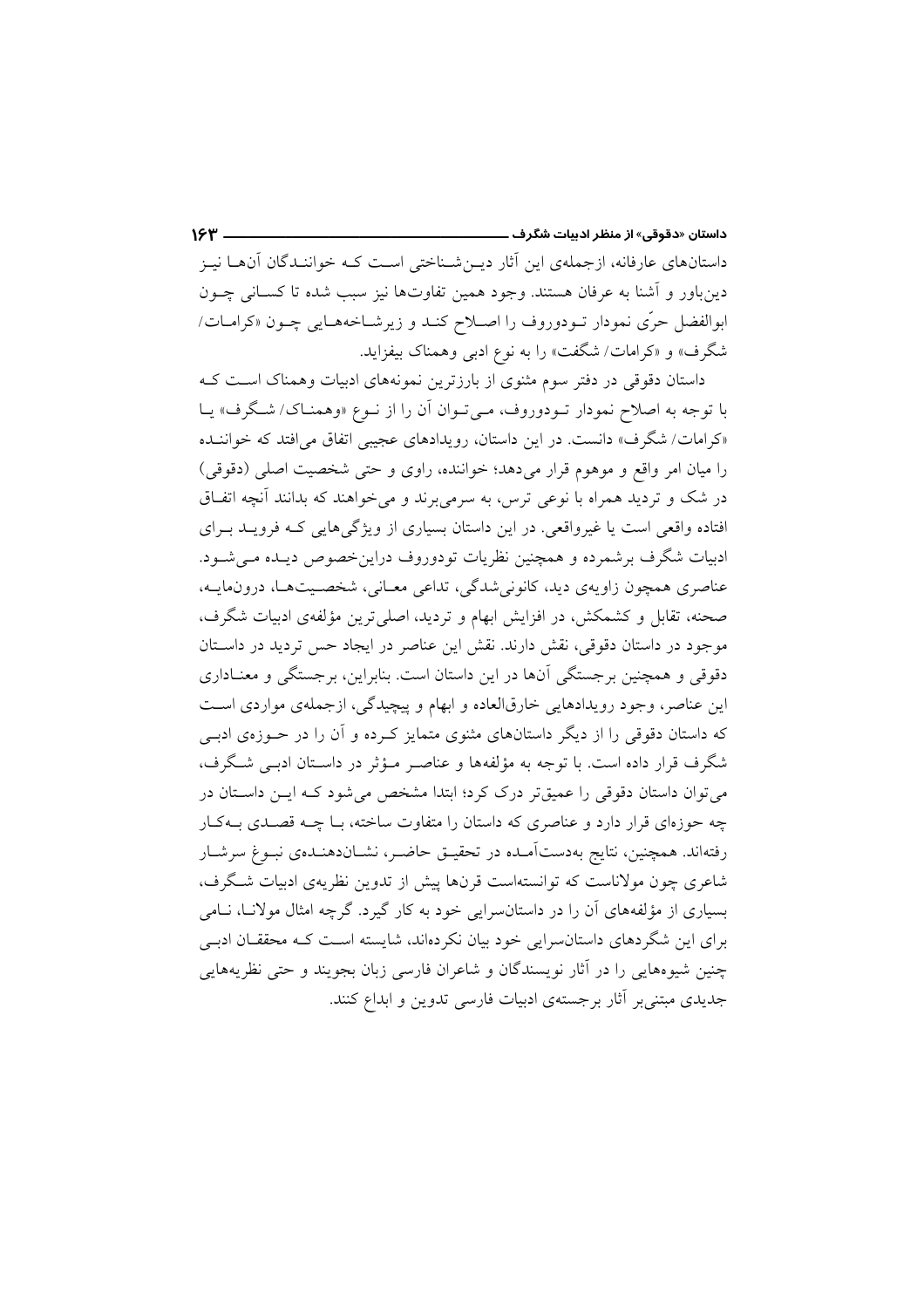۱۶۶ ــــــــــــــــــــ مجلهي شعرپژوهي (بوستان ادب)/ سال ۹، شمارهي ۲، تابستان ۱۳۹۶ (پیاپی۳۲)

منابع قر*آن کریم.* (۱۳۸۵). مترجم سیدحمیدرضا صفوی، تهران: معارف. ابراهیمی فخاری، محمدمهدی. (۱۳۸۹). «تحلیل و بررسی نمود کلامبی در داستان اول مثنوی معنوی براساس نظریهی تودوروف». *نامهی پارسی،* شمارهی ۵۵، زمستان، صص ۱۲۵–۱۴۶. امیری خراسانی، احمد و حسینی سروری، نجمه. (۱۳۸۶). «شیوههای روایتگری مولانا در داستان دقوقی». *علوم اجتماعی و انسانی دانشگاه شیراز*، دورهی ۲۳، شــمارهی ۲، تابستان، صص ۴۳-۶۲. بامشکی، سمیرا. (۱۳۹۱). *روایتشناسی داستانهای مثنوی*. تهران: هرمس. براتسي، پرويــز. (۱۳۸۷). كت*ــاب عجايــب ايرانسي: روايــت، شــكل و ســاختار فــانتزي* عج*ایب نامه ها به همراه متن عجایب نامهای قرن هفت*مه . تهران: افکار . یارسا، سیداحمد و واهیم، گلlندام. (۱۳۸۸). «انواع خواب و رؤیـا در مثنــوی» *ادبیــات* عرفانی دانشگاه الزهرا، دورهی ۱، شمارهی ۱، پاییز و زمستان، صص ۳۳ –۵۸. یو د نامدار پان، تقی . ( ۱۳۸۰). در *سابهی آفتاب*. تهران: سخن. فرهنگے ِ. تقوی، محمد و بامشکی، سمیرا. (۱۳۸۷). «حقایق خیالی داستان دقوقی مثنوی». *زبـان و* ادبیات دانشکدهی ادبیات و علوم انسانی مشهد، دورهی ۴۱، شمارهی ۱۶۲، پاییز، صص ۲۱۴–۲۳۱. توكلي، حميدرضا. (۱۳۸۹) *از اشارت هــاي دريــا؛ بوطيقــاي روايــت در مثنــوي*. تهـران: مر واريد. جعفري، محمدتقي. (١٣٧٣) تفسير و نقد و تحليل مثنوي جـلالالدين محمـد مولـوي. ج۷، تهران: اسلامي. جکسن، رزمری. (۱۳۸۳). *«فانتاستیک بهمثابه روش*». ترجمهی آریان احمدی و احســان نوروزي، *فارايي،* شمارهي ۵۳، پاييز، صص ۷-۳۰. حري، ابوالفضل ( ١٣٨٢). «درباروي فانتاستيك». *زيباشناخت*، شماروي ٩، صص ١٥٧- $\Lambda$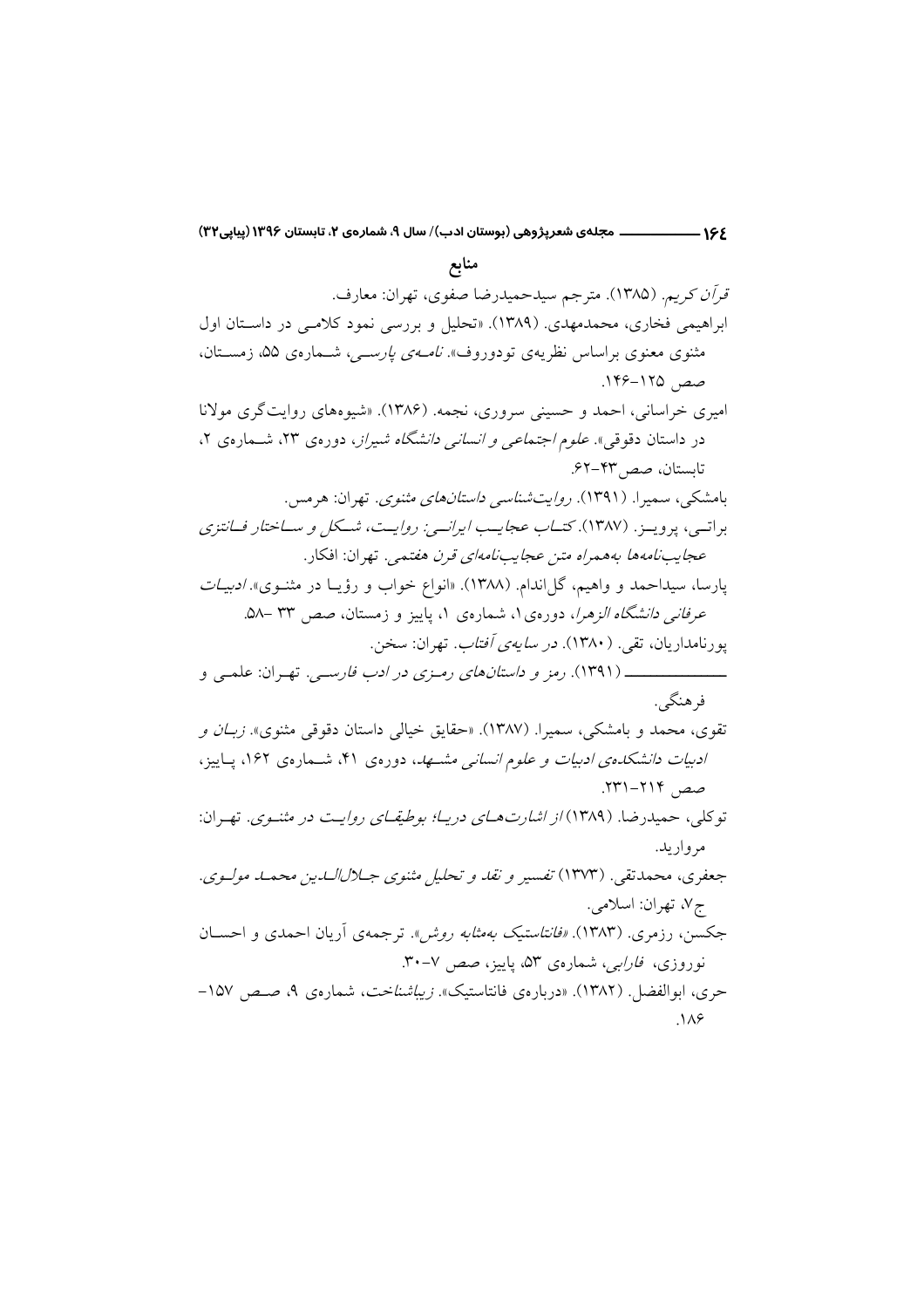داستان «دقوقی» از منظر ادبیات شگرف ـــــــ  $150 -$ \_\_\_\_\_\_\_\_\_\_\_\_\_\_\_\_ (۱۳۸۳). «درآمدی بر شگرف از دیدگاه فروید». *فــارابی*- شــمارهی ۵۳، ياييز، صص ۴۵-۶۴ جهان، شمارهی ۳۴، زمستان، صص ۶۱-۷۶. /دیبی، شمارهی۴، زمستان، صص ۷-۳۰. ياييز، صص ١٣٧-١۶۴. \_\_\_\_\_\_\_\_\_\_\_\_ (۱۳۹۳) کلک خیالِانگیز؛ بوطیقای ادبیات وهمناک، کرامات و معجزات. تهران: نی. خوزان، مریم. (۱۳۷۰). «داستان وهمناک». *نشر دانش،* شهارهی ۶۵، میرداد و شبهریور، صص ٣٣-٣٧. راشد محصل، محمدرضا. (۱۳۹۰). «تـأملي در داسـتان دقــوقي». *مولــوي يژوهــي،* ســال ينجم، شمارهي ١٠، بهار و تابستان، صص ١-٢۵. رستمی، فرشته. (۱۳۸۷). «ادبیات شگرف و عبید زاکانی». *مــتن یژوهــی ادبــی*، شــمارهی ۳۵، بهار، صص۱۳-۸۳. رضوانيان، قدسيه. (١٣٨٩) *ساختار داستاني حكايت هاي عرفاني.* تهران: سخن. زرين كوب، عبدالحسين. (١٣٧٤) سرَ ني. ج١، تهران: علمي. زمانی، کریم. (۱۳۸۸) *شرح جامع مثنوی*، ج۳، تهران: اطلاعات. شفيعي كدكني، محمدرضا. (۱۳۸۶) *موسيقي شعر*. تهران: آگاه. صرفی، محمدرضا. (۱۳۸۶). «کانون روایت در مثنوی». *یژوهشرهای ادبی،* شمارهی ۱۶، تابستان، صص ١٣٧-١٥٩. قبادی، حسینعلی<sub>،</sub> ۱۳۷۷). «تأمل<sub>ی</sub> در شناخت مرزهـای تمثیـل و نمـاد». *مــدرس علــوم* /نس*انی،* شمارهی۹، زمستان، صص۳-۲۶. معین|لدینی، فاطمـه. (۱۳۸۸). «شگردها و زمینـههـای تـداعی معـانی در داسـتان «دا»». /دبی*ات یایداری*، شمارهی ۱، پاییز، صص ۱۵۹–۱۸۴. معین، بابک. (۱۳۸۶). «رگ&هایی از فلسـفهی غـرب در آراء و اندیشـههـای مولـوی». یژوهشنامه *ی علوم انسانی،* شماره ی ۵۴، تابستان، صص ۴۱۷–۴۲۸.